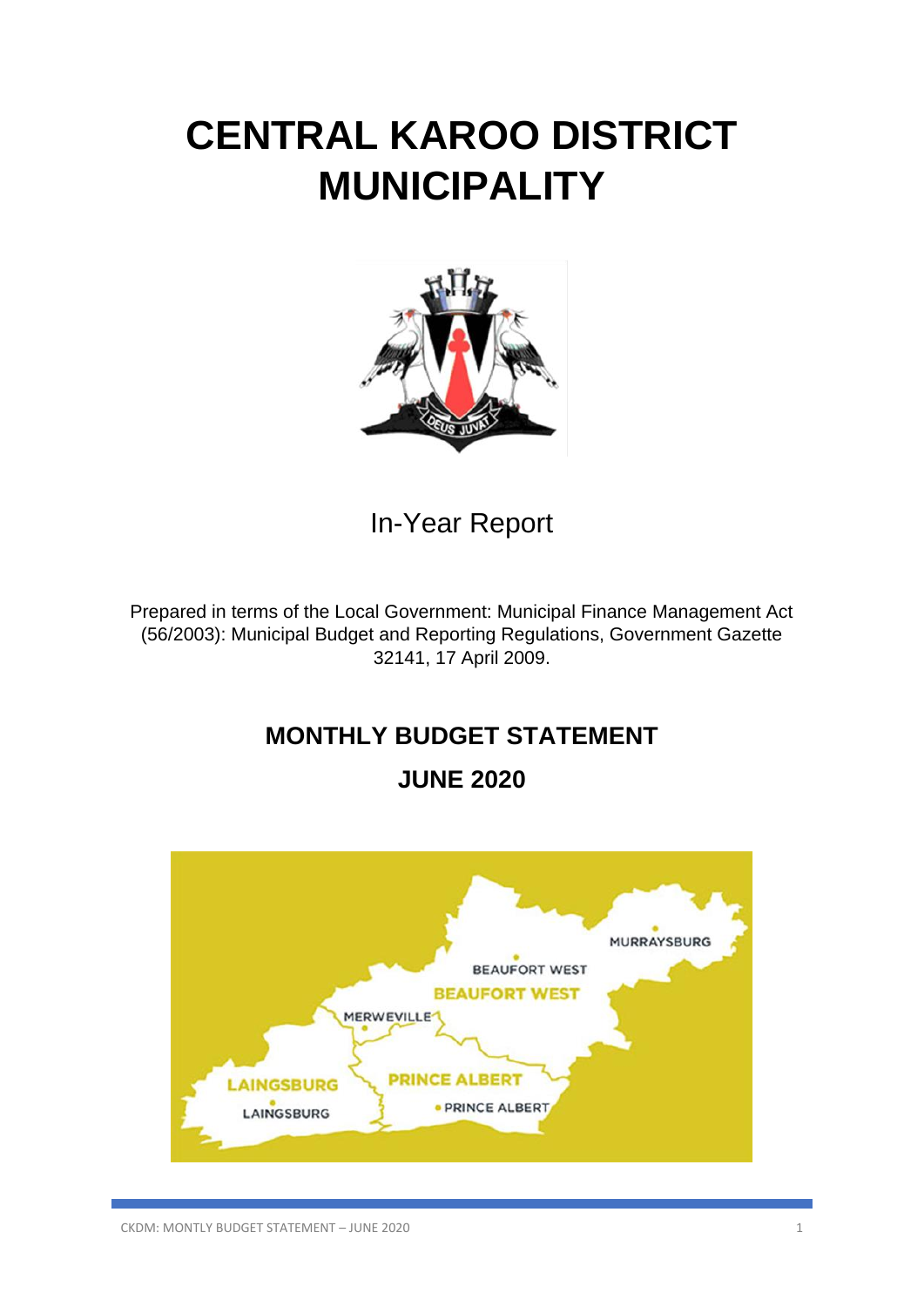### **TABLE OF CONTENT**

| 1.            | Glossary          |                                                 | $3 - 5$        |
|---------------|-------------------|-------------------------------------------------|----------------|
| 2.            | PART <sub>1</sub> | - IN-YEAR-REPORT                                |                |
| 2.1           | <b>SECTION 1</b>  | - Mayor's Report                                | 6              |
| $2.2^{\circ}$ | <b>SECTION 2</b>  | - Resolutions                                   | $\overline{7}$ |
| 2.3           | <b>SECTION 3</b>  | - Executive Summary                             | $8 - 12$       |
| 2.4           | <b>SECTION 4</b>  | - In-Year Budget Statement Tables               | $13 - 20$      |
| 3.            | PART <sub>2</sub> | - SUPPORTING DOCUMENTATION                      |                |
| 3.1           | <b>SECTION 5</b>  | - Debtors and Creditors Analysis                | 21             |
| 3.2           | <b>SECTION 6</b>  | - Allocation and Grant Receipts and Expenditure | $22 - 23$      |
| 3.3           | <b>SECTION 7</b>  | - Capital Programme Performance                 | 24             |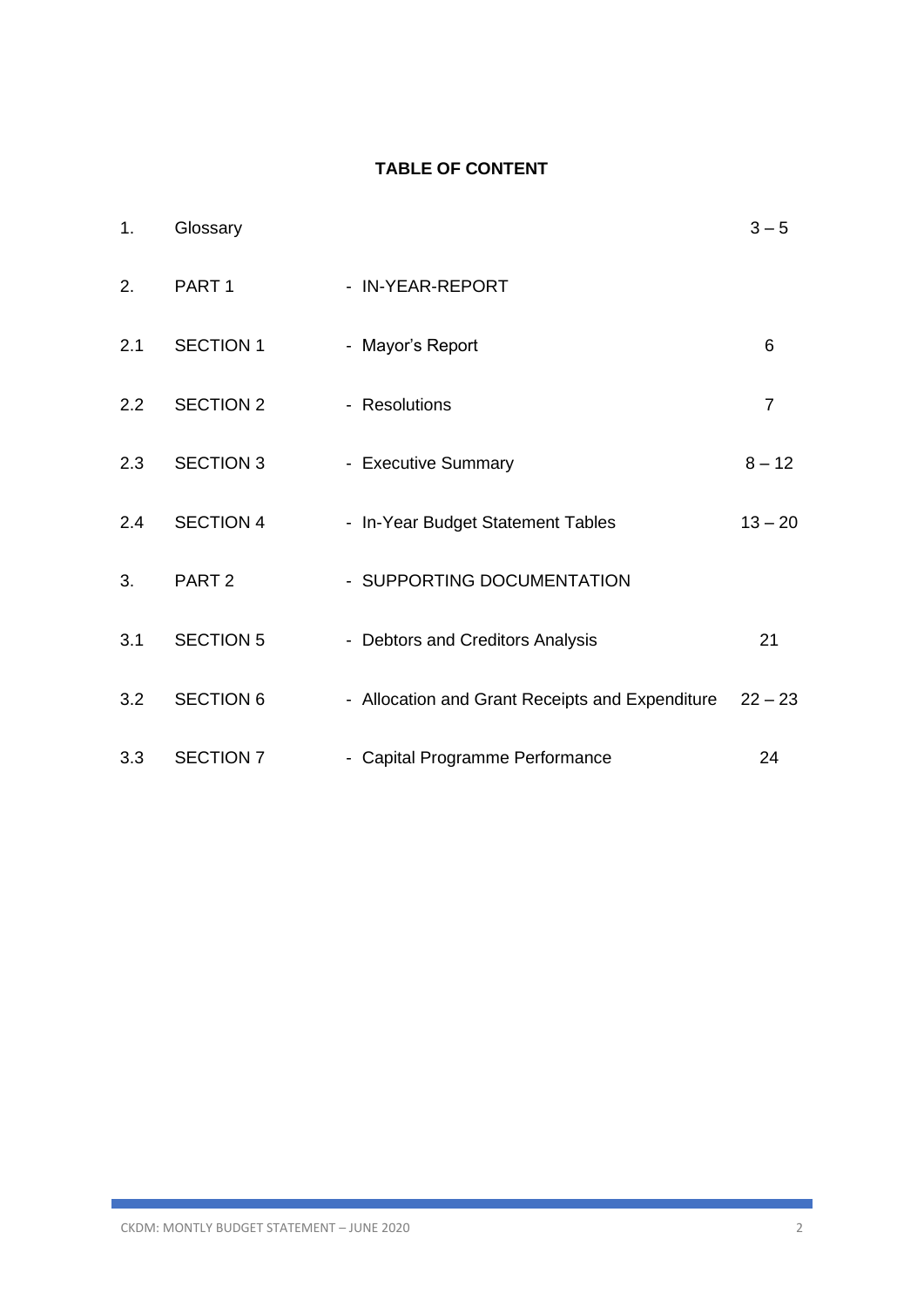# **1. GLOSSARY**

| 1.1 | <b>Adjustments Budget -</b>    | Prescribed in section 28 of the MFMA. The formal<br>means by which a municipality may revise its<br>annual budget during the year.                                                                                                                                                                                                                    |
|-----|--------------------------------|-------------------------------------------------------------------------------------------------------------------------------------------------------------------------------------------------------------------------------------------------------------------------------------------------------------------------------------------------------|
| 1.2 | <b>Allocations -</b>           | Money received from Provincial or National<br>Government or other municipalities.                                                                                                                                                                                                                                                                     |
| 1.3 | Budget-                        | The financial plan of the Central Karoo District<br>Municipality.                                                                                                                                                                                                                                                                                     |
| 1.4 | <b>Budget Related Policy -</b> | Policy of the municipality affecting or affected by<br>the budget, examples include tariff policy, rates<br>policy, credit control and debt collection policy.                                                                                                                                                                                        |
| 1.5 | <b>Capital Expenditure -</b>   | Spending on assets such as land, buildings,<br>furniture, computer equipment and machinery.<br>Any capital expenditure must be reflected as a<br>non-current asset on the Municipality's balance<br>sheet.                                                                                                                                            |
| 1.6 | <b>Cash Flow Statement -</b>   | A statement including only actual receipts and<br>expenditure by the Municipality. Cash payments<br>receipts do not always coincide with<br>and<br>budgeted timings. For example, when an invoice<br>is received by the Municipality it is shown as<br>expenditure in the month it is received, even<br>though it may not be paid in the same period. |
| 1.7 | <b>DORA-</b>                   | Division of Revenue Act. Annual legislation that<br>shows the total allocations made by national to<br>provincial and local government.                                                                                                                                                                                                               |

1.8 **Equitable Share –** A general grant paid to Municipalities.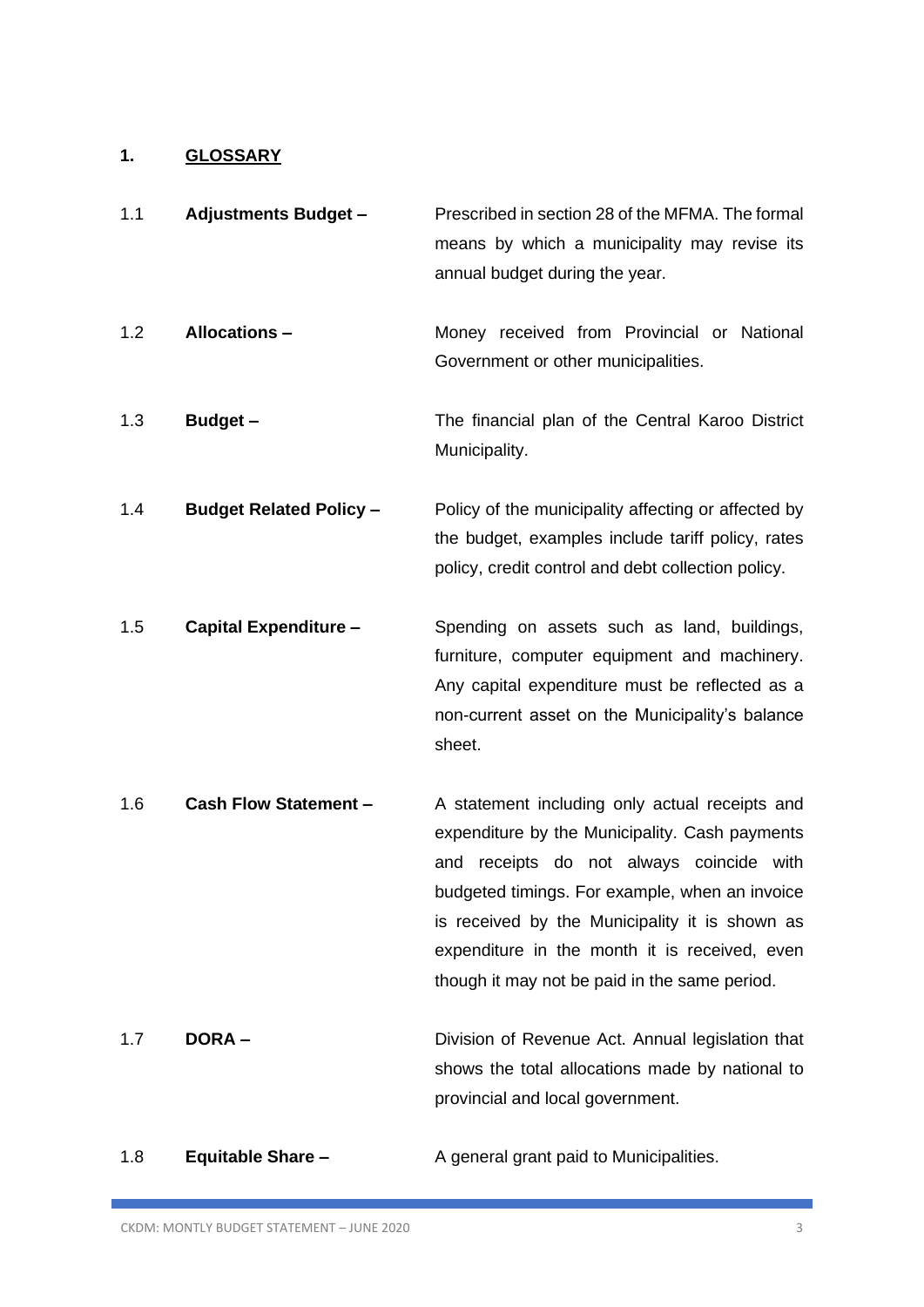| 1.9  | <b>Fruitless</b><br>Expenditure - | and | Wasteful | Expenditure that was made in vain and would<br>have been avoided had reasonable care been<br>exercised.                                                                                                                                                                          |
|------|-----------------------------------|-----|----------|----------------------------------------------------------------------------------------------------------------------------------------------------------------------------------------------------------------------------------------------------------------------------------|
| 1.10 | GFS-                              |     |          | Government Finance Statistics. An internationally<br>recognised classification system that facilitates<br>like for like comparison between Municipalities.                                                                                                                       |
| 1.11 | $GRAP -$                          |     |          | Generally Recognised Accounting Practice. The<br>new standard for municipal accounting.                                                                                                                                                                                          |
| 1.12 | $IDP -$                           |     |          | Integrated Development Plan. The main strategic<br>planning document of the Municipality.                                                                                                                                                                                        |
| 1.13 | MBRR-                             |     |          | Local<br>Government:<br>Municipal<br>Finance<br>Management Act (56/2003): Municipal Budget<br>and Reporting Regulations.                                                                                                                                                         |
| 1.14 | $MFMA -$                          |     |          | Government:<br>Local<br>Municipal<br>Finance<br>Management Act (56/2003). The principle piece<br>of legislation relating to municipal financial<br>management. Herein referred to as the Act.                                                                                    |
| 1.15 | MTREF –                           |     |          | Term Revenue and<br>Expenditure<br>Medium<br>Framework. A medium term financial plan,<br>usually 3 years, based on a fixed first year and<br>indicative further two years budget allocations.<br>Also includes details of the previous and current<br>years' financial position. |
| 1.16 | <b>Operating Expenditure -</b>    |     |          | Spending on the day to day operations of the<br>Municipality such as salaries and wages and<br>general expenses.                                                                                                                                                                 |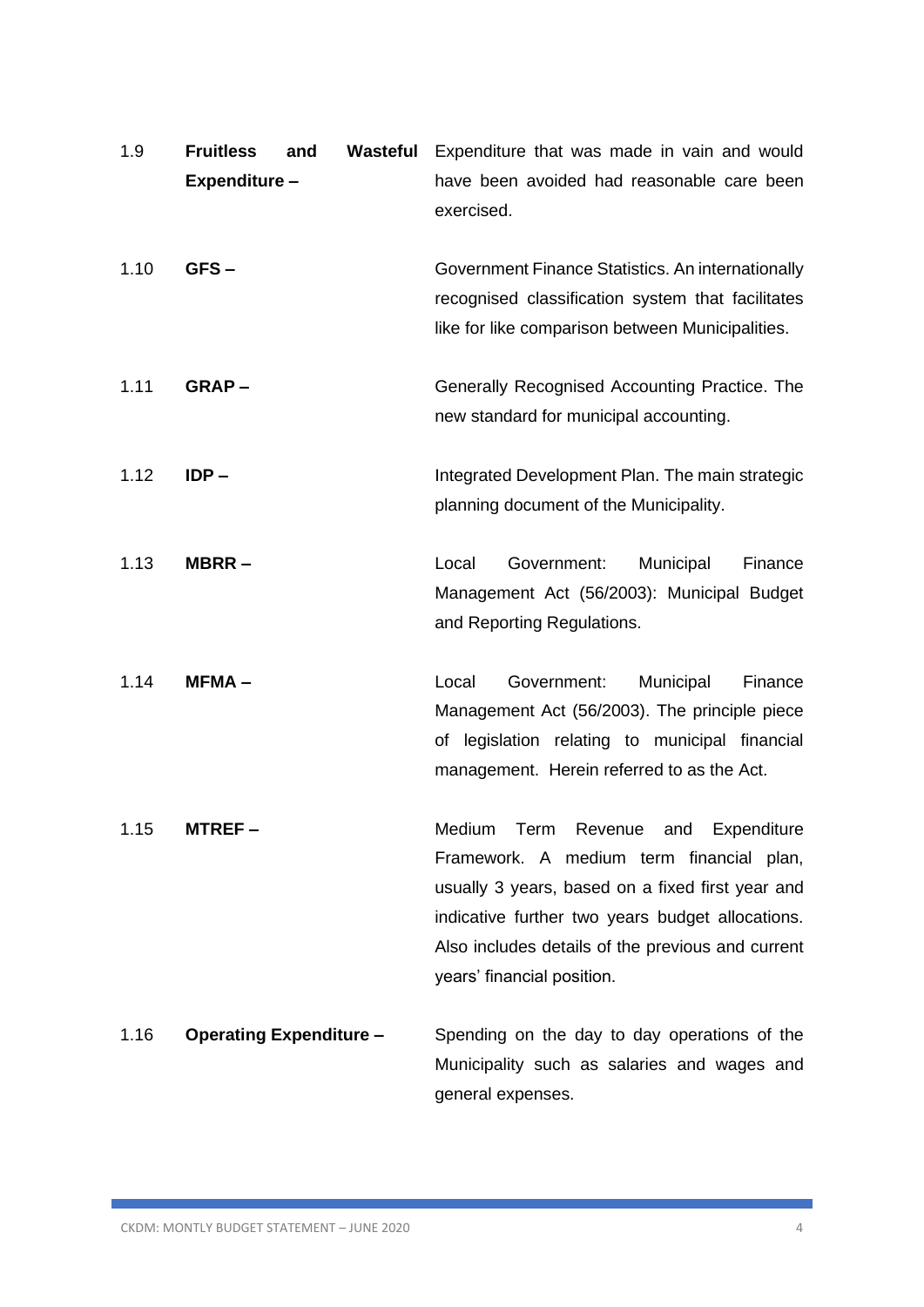- 1.17 **SDBIP –** Service Delivery and Budget Implementation Plan. A detailed plan comprising quarterly performance targets and monthly budget estimates.
- 1.18 **Strategic Objectives –** The main priorities of the Central Karoo District Municipality as set out in the IDP. Budgeted spending must contribute towards the achievement of the strategic objectives.
- 1.19 **Unauthorised Expenditure –** Generally, is spending without, or in excess of, an approved budget.

1.20 **Virement –** A transfer of budget.

1.21 **Virement Policy –** The policy that sets out the rules for budget transfers. Virements are normally allowed within a vote. Transfers between votes must be agreed by Council through an Adjustments Budget.

- 1.22 **Vote –** One of the main segments into which a budget of a municipality is divided for the appropriation of money for the different departments of the municipality. In Central Karoo District Municipality this means at directorate level. The votes for Central Karoo District therefore are:
	- Executive and Council:
	- Budget and Treasury;
	- Corporate Services; and
	- Technical Services.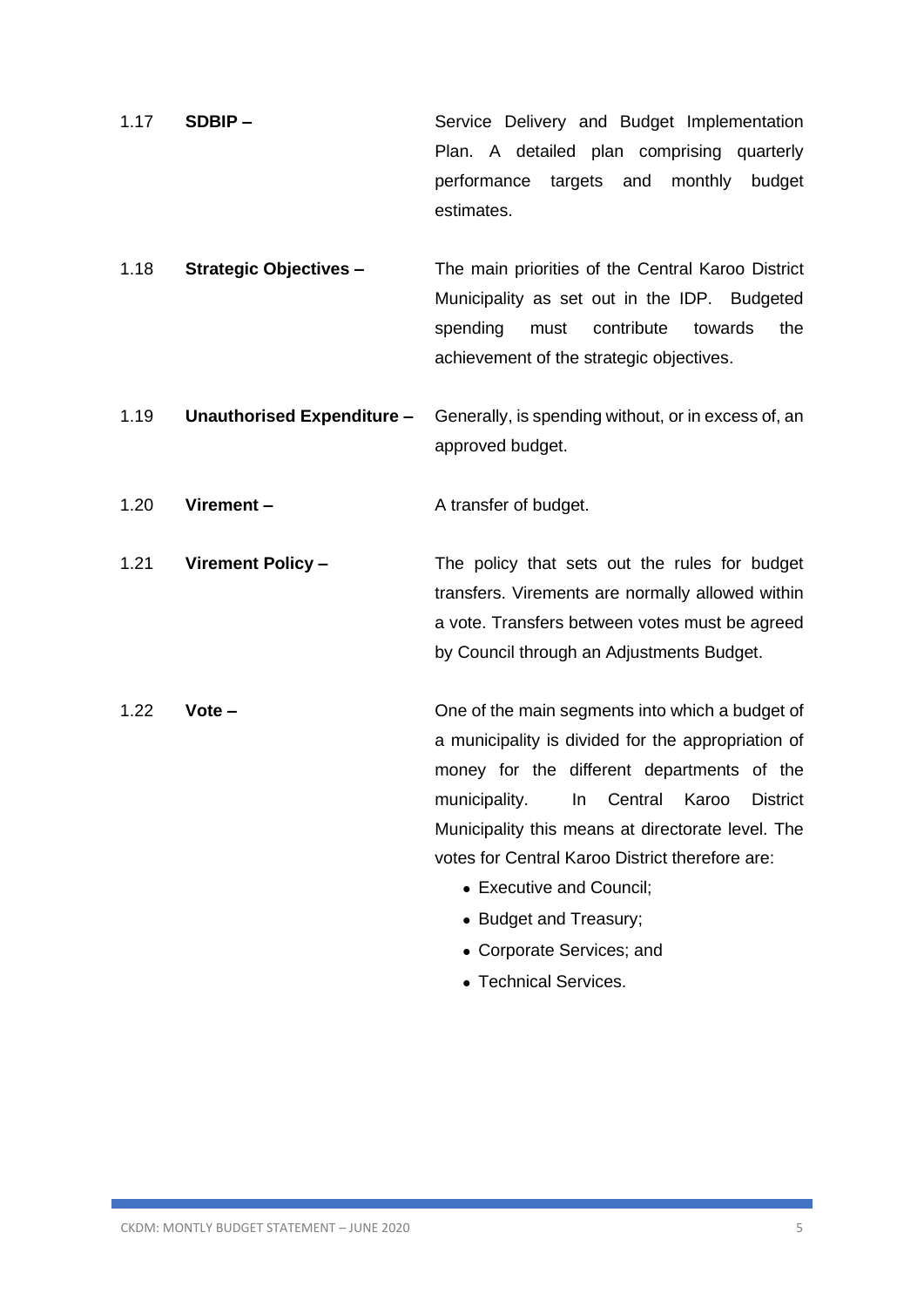# **2. PART 1: IN-YEAR REPORT**

### *2.1 SECTION 1 – MAYOR'S REPORT:*

### *2.1.1 In-Year Report: Monthly Budget Statement:*

### *2.1.1.1 Implementation of Budget in terms of SDBIP:*

No comments apart from that already mentioned in the Executive summary of this report.

### *2.1.1.2 Other Information:*

Additional clarity on the content of this report or answers to any questions is available from the Chief Financial Officer, Ms. Ursula Baartman.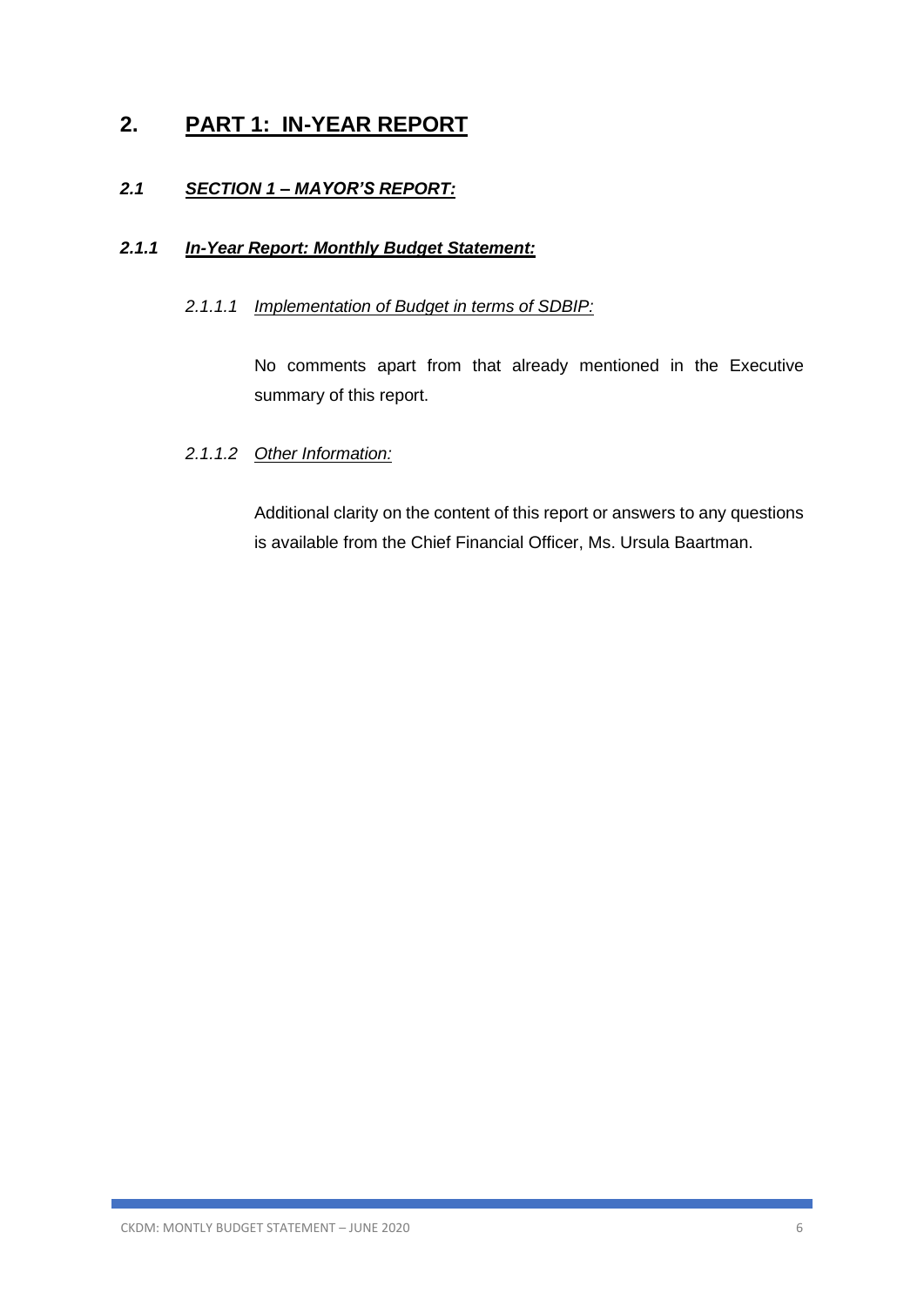### *2.2 SECTION 2 – RESOLUTIONS:*

The recommended Resolution to Council with regard to the July 2020 In-Year Report is:

### *RESOLVED:*

- (a) That the Council take note of contents in the in-year monthly report for July 2020 as set out in the schedules contained in Section 4:
	- (i) Table C1 Monthly Budget Statement Summary;
	- (ii) Table C2 Monthly Budget Statement: Financial Performance (Standard Classification);
	- (iii) Table C3 Monthly Budget Statement: Financial Performance Standard Classification (Revenue and Expenditure by Municipal Vote);
	- (iv) Table C4 Monthly Budget Statement: Financial Performance (Revenue by Source and Expenditure by Type);
	- (v) Table C5 Monthly Budget Statement: Capital Expenditure;
	- (vi) Table C6 Monthly Budget Statement: Financial Position; and
	- (vii) Table C7 Monthly Budget Statement Cash Flows.
- (b) Any other resolutions required by the Council.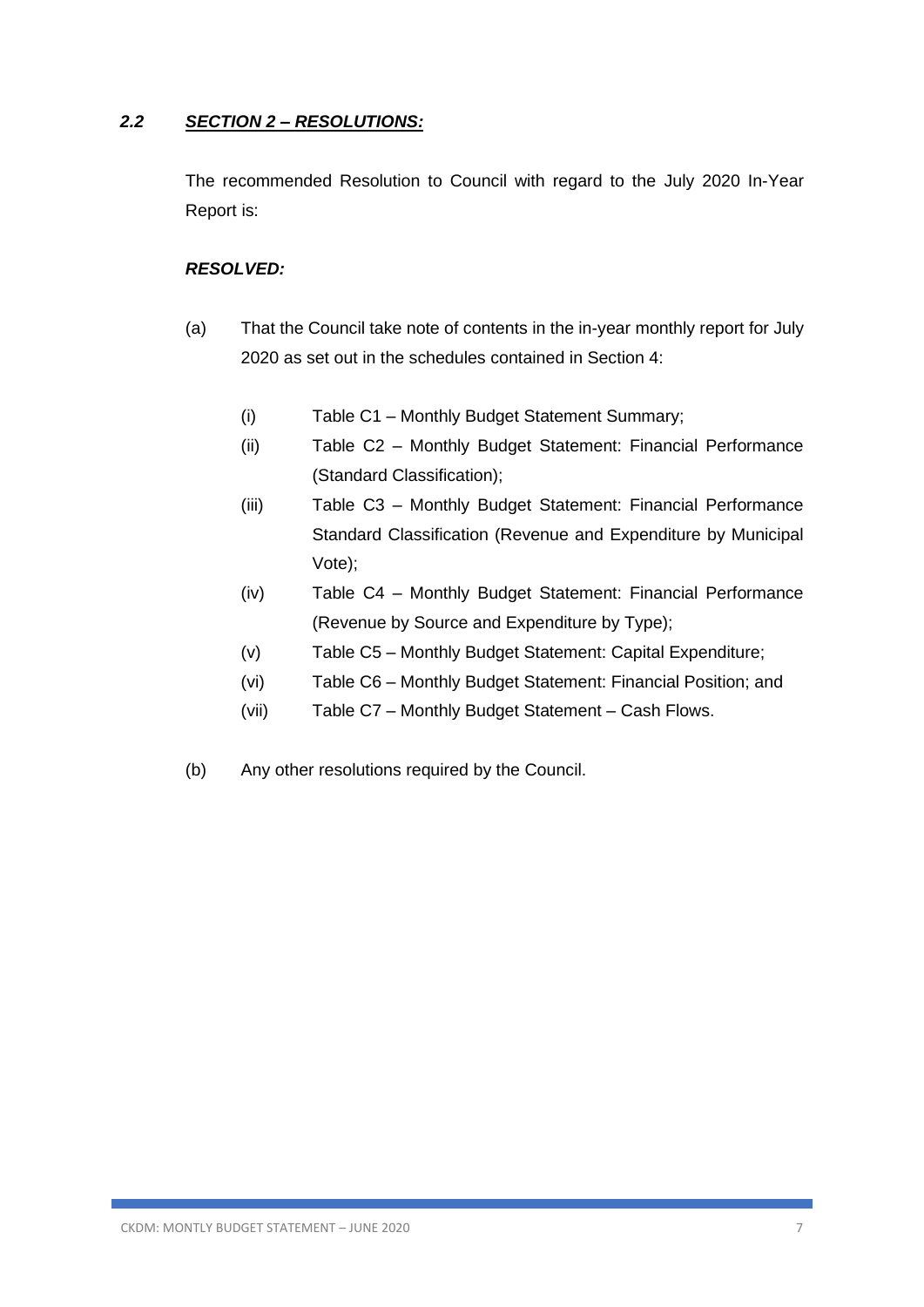### *2.3 SECTION 3 – EXECUTIVE SUMMARY:*

### *2.3.1 Introduction:*

All the schedules reflect the following information:

- Original budget;
- Monthly actual figures;
- Year-to-date actual figures;
- Year-to-date budgeted figures.

### *2.3.2 Financial Performance, Position and Cash Flow:*

Section 4 of this report includes the tables with the detailed figures.

### *2.3.2.1 Financial Performance:*

The detail of this section can be found in Section 4 of this report Table C2 (Summary per GFS); Table C3 (Summary per Municipal Vote) and Table C4 (Summary by Revenue Source and Expenditure Type). The latter is used to provide the executive summary.

### 2.3.2.1.1 Overall View:

The following table summarises the overall position on the capital and operating budgets. Take note that the Operating Expenditure only reflects the direct expenditure and exclude all indirect expenditure e.g. Administrative Costs.

|                               | <u>Capital</u><br><b>Expenditure</b> | <u>Operating</u><br><b>Expenditure</b> | <b>Operating Revenue</b> |
|-------------------------------|--------------------------------------|----------------------------------------|--------------------------|
| Original Budget               | 428 100,00                           | 100 231 945,00                         | 101 014 853,00           |
| Actual spend / received (YID) | -                                    | 6 357 352,81                           | 14 864 897,88            |
| <b>Percentage Spend (YTD)</b> | 0%                                   | 6%                                     | 15%                      |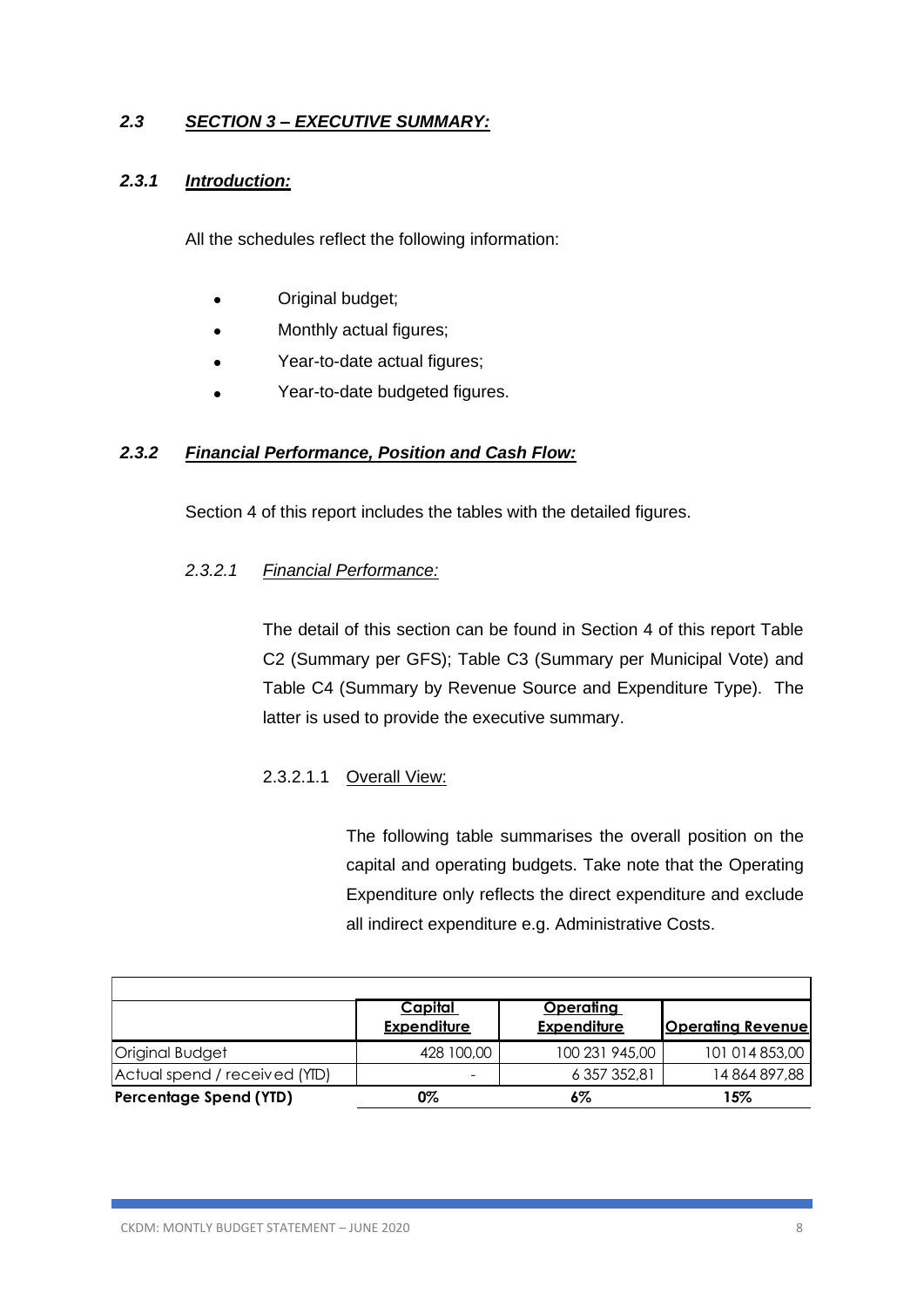The table reflects spending of the capital budget of 0%. The total operating expenditure and revenue reflects percentage spent of 6% and 15% respectively.

### 2.3.2.1.2 Revenue by Source:

The figures represented in this section are the accrued amounts and not actual cash receipts.

The comparisons of the major sources of revenue are illustrated in the figure below:



 *Figure 1 – Revenue by source (\*Refer to Grants receipts schedule for actual receipts, page 22)*

### • *Other Revenue:*

The amount raised as reflected for the actual year to date represents 0.03% of the total budget amount. The budgeted amount received (Yearto-date) amounts to R 4.316 million.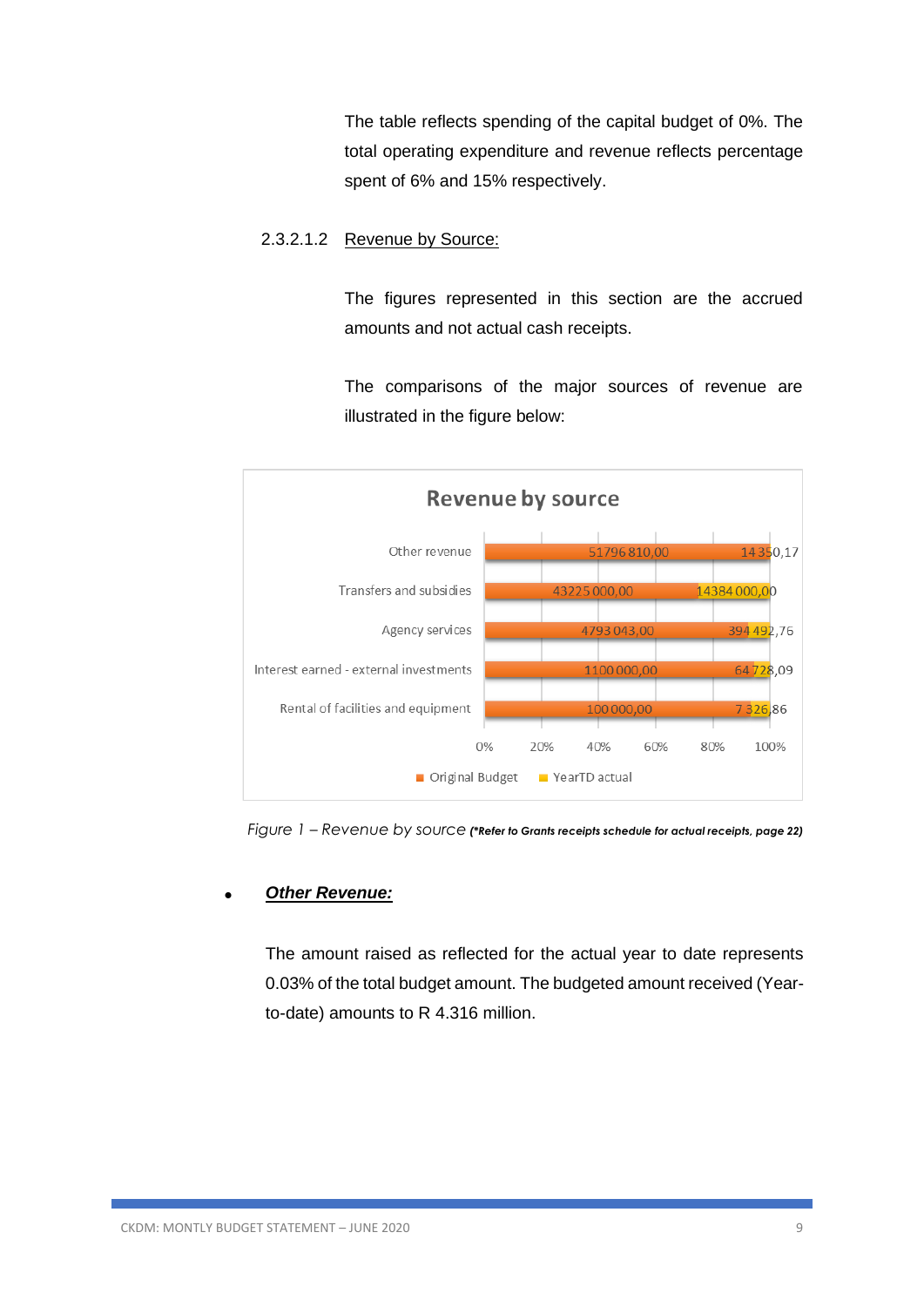### • *Interest Earned – External Investments:*

The original budget amount for Interest earned R 1 100 000, whilst the year to date actual revenue is R 14 350.17. Thus, reflecting receipt of 6% at the end of Month 01 of the financial year.

### *2.3.2.2 Operating Expenditure by Type:*

The figures in this section should represent the accrued amounts; in other words when the goods have been ordered; received or the invoice has been completed (reconciled with goods received and prices quoted) it should be captured as an expense. Shadow figures are reflected on the financial system once an order is issued. This action serves as a budgetary control mechanism and no actual financial entries are passed. These figures cannot be used for reporting purposes. The amounts included as expenditure are currently only those for which a payment run has been completed.

The total actual expenditure amounts to R 6.357 million and the year to date budget is R 8.353 million which represents a **variance of 24%** for the year to date.



### *2.3.2.3 Operating Expenditure by Municipal Vote (Figure 2):*

*Figure 2 – Breakdown Operating Expenditure by Municipal Vote*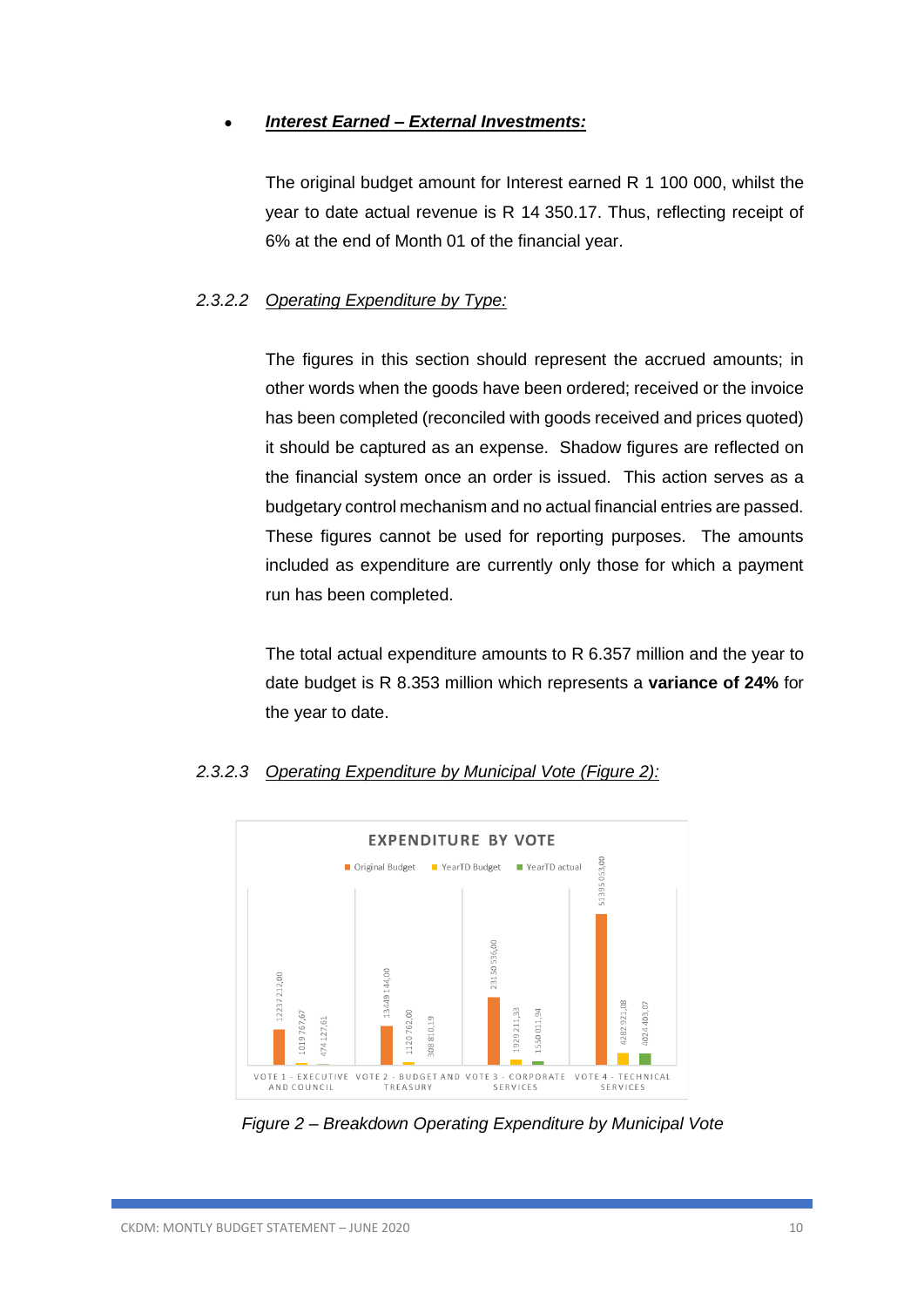| <b>Expenditure by Vote</b>     | Original<br><b>Budget</b> | YearTD Budget   YearTD actual |                    | % Spend |
|--------------------------------|---------------------------|-------------------------------|--------------------|---------|
| Vote 1 - EXECUTIVE AND COUNCIL | 12 237 212,00             | 1019767,67                    | 474 127,61         | 4%      |
| Vote 2 - BUDGET AND TREASURY   | 13 449 144,00             | 1 120 762.00                  | 308 810.19         | $2\%$   |
| Vote 3 - CORPORATE SERVICES    | 23 150 536,00             | 1 929 211.33                  | 1 550 011.94       | 7%      |
| Vote 4 - TECHNICAL SERVICES    | 51 395 053,00             | 4 282 921.08                  | 4 0 24 4 0 3 , 0 7 | 8%      |
| Total Expenditure by Vote      | 100 231 945.00            | 8 352 662,08                  | 6 357 352,81       | $6\%$   |

The original budget for Technical Service is R 51.395 million of which R 4.024 million has been expended representing 8% of the budget amount.

The original budget for Corporate Services is R 23.151 million of which R 1.550 million has been expended representing 7% of the budget amount.

The original budget for Budget and Treasury is R 13.449 million of which R 0.309 million has been expended representing 2% of the budget amount.

The original budget for Executive and Council is R 12.237 million of which R 0.474 million has been expended representing 4% of the budget amount.

### *2.3.2.4 Capital Expenditure (Figure 3):*

There is no capital spending for the year to date. The total capital budget amount is R 428 100.



 *Figure 3 – Breakdown Capital Expenditure by month*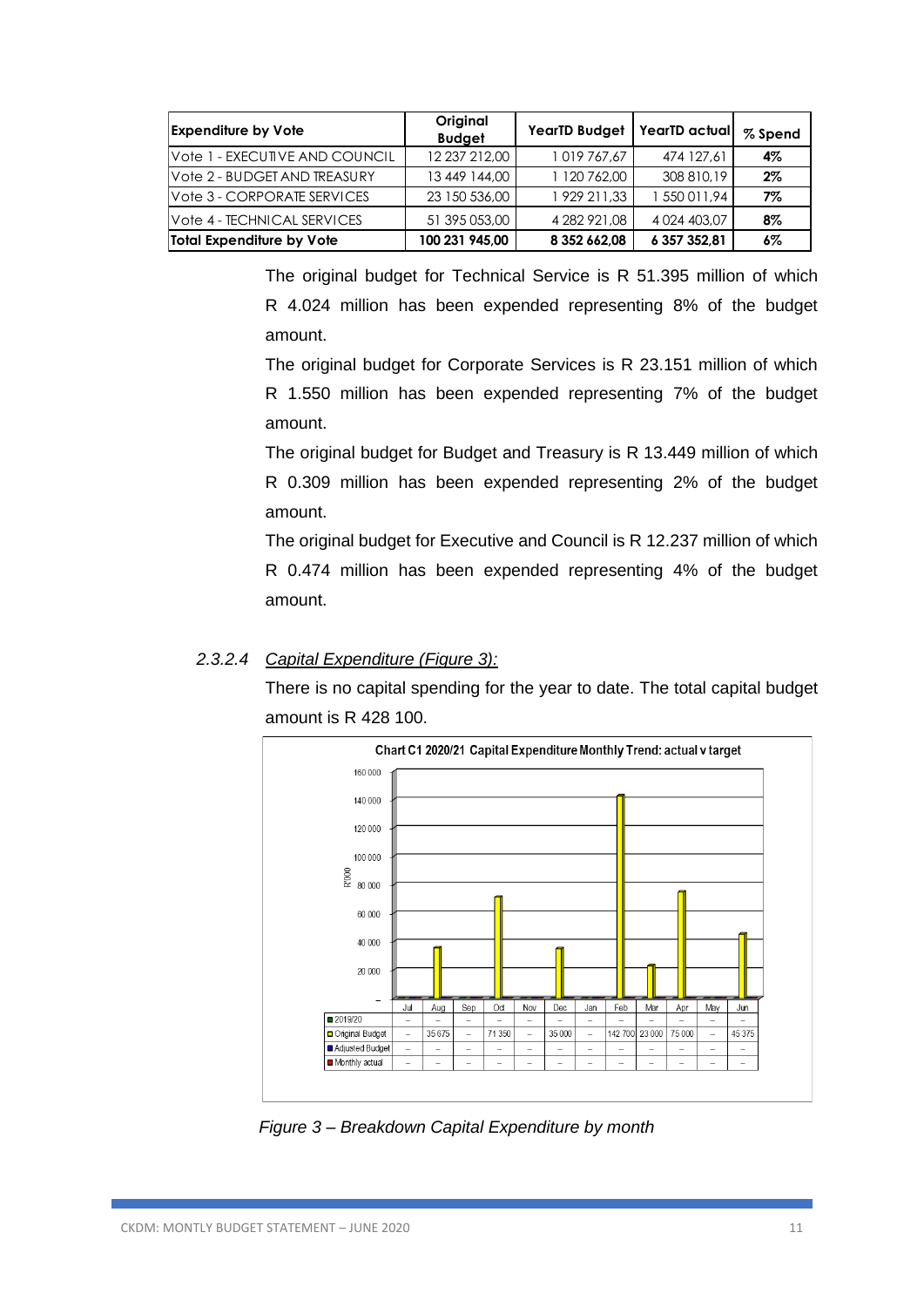### *2.3.3 Cash Flow:*

The detail of this section can be found in Section 4 of this report Table C7 (Cashflow statement). The balance at the end of July for the cash flow statement amounts to R 24.687 million.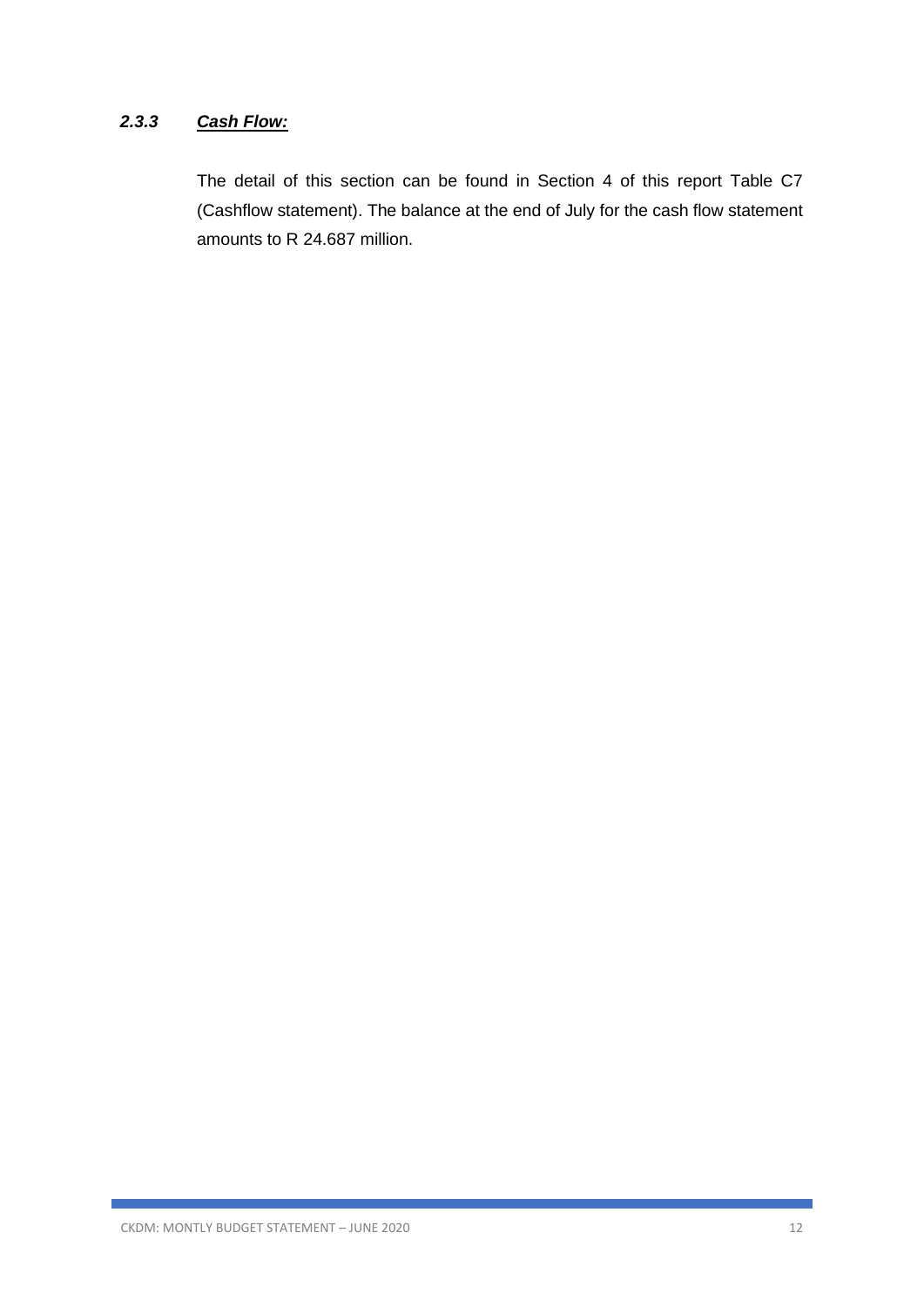#### *2. SECTION 4 – IN-YEAR BUDGET STATEMENT TABLE:*

*4*

#### *2.4.1. Table C1: Monthly Budget Statement Summary:*

*1*

The table below provides a summary of the most important information by pulling its information from the other tables to follow.

|                                                   | 2019/20                  |                |                          |                | Budget Year 2020/21      |             |                          |            |                  |
|---------------------------------------------------|--------------------------|----------------|--------------------------|----------------|--------------------------|-------------|--------------------------|------------|------------------|
| Description                                       | Audited                  | Original       | Adjusted                 | Monthly        | YearTD                   | YearTD      | <b>YTD</b>               | <b>YTD</b> | <b>Full Year</b> |
|                                                   | Outcome                  | <b>Budget</b>  | <b>Budget</b>            | actual         | actual                   | budget      | variance                 | variance   | Forecast         |
| R thousands                                       |                          |                |                          |                |                          |             |                          | %          |                  |
| <b>Financial Performance</b>                      |                          |                |                          |                |                          |             |                          |            |                  |
| Property rates                                    |                          |                |                          |                |                          |             | ۳                        |            |                  |
| Service charges                                   |                          | $\overline{a}$ | ۳                        | ٠              | ۰                        |             | $\overline{\phantom{a}}$ |            |                  |
| Investment revenue                                |                          | 1 100          |                          | 65             | 65                       | 92          | (27)                     | $-29%$     |                  |
| Transfers and subsidies                           | ٠                        | 43 225         | $\overline{a}$           | 14 384         | 14 3 84                  | 3 602       | 10 782                   | 299%       |                  |
| Other own revenue                                 | $\overline{a}$           | 56 690         | $\overline{a}$           | 416            | 416                      | 4 7 2 4     | (4308)                   | $-91%$     |                  |
| Total Revenue (excluding capital transfers        | ۰                        | 101 015        | -                        | 14 8 65        | 14 8 65                  | 8 4 1 8     | 6 4 4 7                  | 77%        |                  |
| and contributions)                                |                          |                |                          |                |                          |             |                          |            |                  |
| Employee costs                                    | L,                       | 52 928         | $\overline{a}$           | 3 5 5 6        | 3 5 5 6                  | 4411        | (854)                    | $-19%$     |                  |
| Remuneration of Councillors                       |                          | 4 9 4 1        | -                        | 333            | 333                      | 412         | (79)                     | $-19%$     |                  |
| Depreciation & asset impairment                   |                          | 651            | L                        | ۰              | ÷                        | 54          | (54)                     | $-100%$    |                  |
| Finance charges                                   |                          |                |                          |                |                          |             |                          |            |                  |
| Materials and bulk purchases                      |                          | 76             | -                        | 4              | 4                        | 6           | (2)                      | $-32%$     |                  |
| Transfers and subsidies                           |                          |                | ۳                        | ÷              |                          | ۰           | $\overline{a}$           |            |                  |
| Other expenditure                                 |                          | 41 637         | $\overline{a}$           | 2464           | 2 4 6 4                  | 3 4 7 0     | (1006)                   | $-29%$     |                  |
| <b>Total Expenditure</b>                          |                          | 100 232        | -                        | 6 3 5 7        | 6 3 5 7                  | 8 3 5 3     | (1995)                   | $-24%$     |                  |
| Surplus/(Deficit)                                 | ۰                        | 783            | ۳                        | 8 5 0 8        | 8 5 0 8                  | 65          | 8 4 4 2                  | 12940%     |                  |
| Transfers and subsidies - capital (monetary alloc | L.                       | $\overline{a}$ | $\overline{a}$           | L.             | L.                       | L.          | L                        |            |                  |
| Contributions & Contributed assets                | L.                       | $\overline{a}$ | -                        |                |                          | L           |                          |            |                  |
| Surplus/(Deficit) after capital transfers &       | ۰                        | 783            | ۳                        | 8 5 0 8        | 8 5 0 8                  | 65          | 8 4 4 2                  | 12940%     |                  |
| contributions                                     |                          |                |                          |                |                          |             |                          |            |                  |
| Share of surplus/ (deficit) of associate          |                          |                |                          |                |                          |             |                          |            |                  |
| Surplus/ (Deficit) for the year                   | ۰                        | 783            |                          | 8 5 0 8        | 8 5 0 8                  | 65          | 8 4 4 2                  | 12940%     |                  |
| Capital expenditure & funds sources               |                          |                |                          |                |                          |             |                          |            |                  |
| Capital expenditure                               | $\overline{\phantom{0}}$ | 428            | $\overline{\phantom{0}}$ | $\blacksquare$ | $\blacksquare$           | 36          | (36)                     | $-100%$    | ۰                |
| Capital transfers recognised                      | ۳                        | 370            | $\overline{a}$           | L.             | $\overline{\phantom{0}}$ | 31          | (31)                     | $-100%$    |                  |
| Public contributions & donations                  | $\overline{a}$           | $\overline{a}$ | $\overline{a}$           | $\overline{a}$ | $\overline{a}$           | L,          | $\overline{a}$           |            |                  |
|                                                   | ٠                        | $\overline{a}$ | $\overline{a}$           | ۰              | L.                       | ۳           | $\overline{a}$           |            |                  |
| Borrow ing                                        |                          | 58             | -                        | ۳              | ۰                        | 5           |                          | $-100%$    |                  |
| Internally generated funds                        | $\overline{\phantom{0}}$ | 428            |                          |                |                          | 36          | (5)                      | $-100%$    |                  |
| Total sources of capital funds                    |                          |                |                          |                |                          |             | (36)                     |            |                  |
| inancial position                                 |                          |                |                          |                |                          |             |                          |            |                  |
| Total current assets                              |                          | 10 169         |                          |                | 25 670                   |             |                          |            | 10 169           |
| Total non current assets                          |                          | 20 767         | L                        |                | 17 992                   |             |                          |            | 20 767           |
| Total current liabilities                         |                          | 8 2 5 9        | ۳                        |                | 10 844                   |             |                          |            | 8 2 5 9          |
| Total non current liabilities                     |                          | 19 009         | $\overline{a}$           |                | 15 254                   |             |                          |            | 19 009           |
| Community wealth/Equity                           | L.                       | 3 6 6 9        | ۳                        |                | 17 564                   |             |                          |            | 3 6 6 9          |
| Cash flows                                        |                          |                |                          |                |                          |             |                          |            |                  |
| Net cash from (used) operating                    |                          | 1 4 3 4        | L                        | 9 3 0 2        | 9 3 0 2                  | 119         | (9 182)                  | -7686%     |                  |
| Net cash from (used) investing                    |                          | 103            | L                        |                |                          | 44          | 44                       | 100%       |                  |
| Net cash from (used) financing                    |                          | (36)           | L                        | ۰              |                          | (3)         | (3)                      | 100%       |                  |
| Cash/cash equivalents at the month/year end       |                          | 5 5 8 5        |                          |                | 24 687                   | 4 2 4 5     | (20 442)                 | $-482%$    | 15 386           |
|                                                   |                          |                |                          |                |                          |             |                          |            |                  |
| Debtors & creditors analysis                      | 0-30 Days                | 31-60 Days     | 61-90 Days               | 91-120 Days    | 121-150 Dys              | 151-180 Dys | 181 Dys-<br>1 Yr         | Over 1Yr   | Total            |
| Debtors Age Analysis                              |                          |                |                          |                |                          |             |                          |            |                  |
| Total By Income Source                            | (19)                     | 12             | $\overline{2}$           | 11             | 143                      | 1018        |                          | (1)        | 1 1 6 6          |
| <b>Creditors Age Analysis</b>                     |                          |                |                          |                |                          |             |                          |            |                  |
| <b>Total Creditors</b>                            | 564                      |                |                          | (19)           |                          |             |                          |            | 545              |
|                                                   |                          |                |                          |                |                          |             |                          |            |                  |

**DC5 Central Karoo - Table C1 Monthly Budget Statement Summary - M01 July**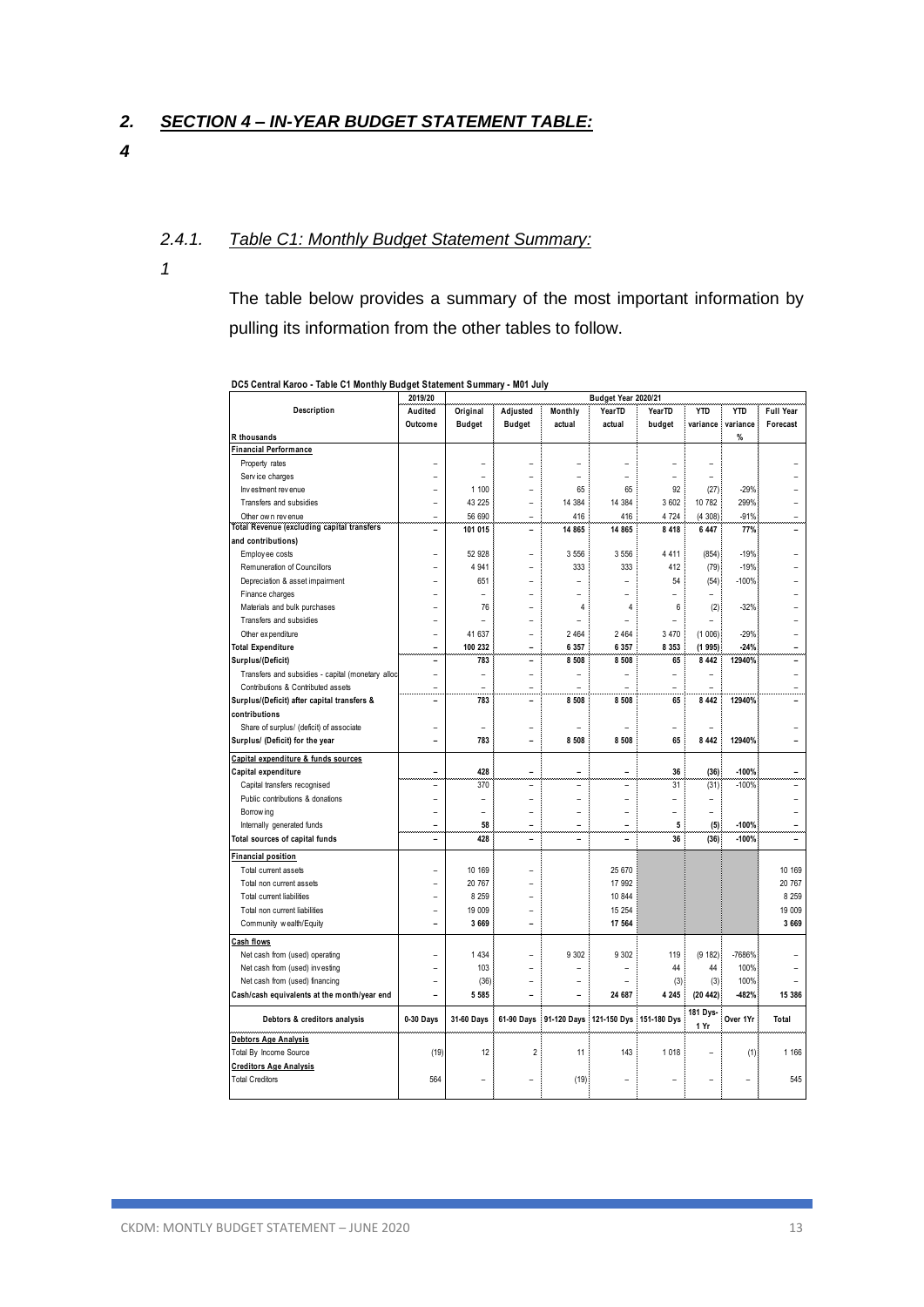#### *2.4.1. 2 Table C2: Monthly Budget Statement – Financial Performance (Standard Classification):*

This table reflects the operating budget (Financial Performance) in the standard classifications which are the Government Finance Statistics Functions and Subfunctions. These are used by National Treasury to assist the compilation of national and international accounts for comparison purposes, regardless of the unique organisational structures used by the different institutions.

|                                            |                | 2019/20        | Budget Year 2020/21 |                          |                |                          |                          |                |            |                  |
|--------------------------------------------|----------------|----------------|---------------------|--------------------------|----------------|--------------------------|--------------------------|----------------|------------|------------------|
| Description                                | Ref            | Audited        | Original            | Adjusted                 | Monthly        | YearTD                   | YearTD                   | <b>YTD</b>     | <b>YTD</b> | <b>Full Year</b> |
|                                            |                | Outcome        | <b>Budget</b>       | <b>Budget</b>            | actual         | actual                   | budget                   | variance       | variance   | Forecast         |
| R thousands                                | 1              |                |                     |                          |                |                          |                          |                | %          |                  |
| Revenue - Functional                       |                |                |                     |                          |                |                          |                          |                |            |                  |
| Governance and administration              |                | ۰              | 47 424              | $\overline{\phantom{0}}$ | 14 865         | 14 865                   | 3952                     | 10 913         | 276%       |                  |
| Executive and council                      |                | ۰              | 39 453              | $\overline{\phantom{a}}$ | 394            | 394                      | 3 2 8 8                  | (2893)         | $-88%$     |                  |
| Finance and administration                 |                | ۰              | 7971                | $\overline{\phantom{a}}$ | 14 470         | 14 470                   | 664                      | 13 806         | 2079%      |                  |
| Internal audit                             |                | ۰              |                     | $\overline{\phantom{0}}$ | ۰              | ۳                        | $\overline{\phantom{0}}$ |                |            |                  |
| Community and public safety                |                | ۰              | 47                  | ۰                        | 0              | 0                        | 4                        | (4)            | $-98%$     |                  |
| Community and social services              |                |                |                     | ۰                        |                |                          |                          | L              |            |                  |
| Sport and recreation                       |                |                |                     | $\overline{a}$           | L              |                          |                          | $\overline{a}$ |            |                  |
| Public safety                              |                |                |                     | L,                       | $\overline{a}$ |                          | L,                       | L,             |            |                  |
| Housing                                    |                |                |                     | $\overline{a}$           | L              | $\overline{a}$           | L                        | $\overline{a}$ |            |                  |
| Health                                     |                |                | 47                  | L,                       | 0              | 0                        | 4                        | (4)            | $-98%$     |                  |
| <b>Economic and environmental services</b> |                |                | 53 544              |                          |                |                          | 4 4 6 2                  | (4462)         | $-100%$    |                  |
| Planning and development                   |                | ۳              | 2 100               | ۰                        | ۳              | ۳                        | 175                      | (175)          | $-100%$    |                  |
| Road transport                             |                | ۰              | 51 444              | $\overline{\phantom{a}}$ | ۳              | ۳                        | 4 2 8 7                  | (4287)         | $-100%$    |                  |
| Env ironmental protection                  |                |                |                     | L.                       | ۳              |                          | $\overline{a}$           | L              |            |                  |
| <b>Trading services</b>                    |                | ۳              |                     | ۰                        | ۰              |                          | ۰                        | ۰              |            |                  |
| Energy sources                             |                |                |                     | ۰                        | ۳              |                          |                          | ۳              |            |                  |
| Water management                           |                |                |                     | ÷                        |                |                          |                          | ÷              |            |                  |
| Waste water management                     |                |                |                     | ۰                        | ۳              |                          | ۰                        | ۳              |            |                  |
| Waste management                           |                |                |                     | ÷                        |                |                          |                          | ۰              |            |                  |
| Other                                      | 4              | -              |                     | ÷                        |                | $\overline{a}$           |                          | L              |            |                  |
| <b>Total Revenue - Functional</b>          | $\overline{2}$ | $\blacksquare$ | 101 015             | $\overline{a}$           | 14 8 65        | 14 8 65                  | 8 4 1 8                  | 6 4 4 7        | 77%        | -                |
| Expenditure - Functional                   |                |                |                     |                          |                |                          |                          |                |            |                  |
| Governance and administration              |                |                | 36 475              | Ĭ.                       | 1728           | 1728                     | 3 0 4 0                  | (1311)         | $-43%$     |                  |
| Executive and council                      |                |                | 11 195              | ۰                        | 431            | 431                      | 933                      | (502)          | $-54%$     |                  |
| Finance and administration                 |                | ۰              | 24 235              | ٠                        | 1 2 5 4        | 1 2 5 4                  | 2 0 2 0                  | (765)          | $-38%$     |                  |
| Internal audit                             |                | ۰              | 1 0 4 4             | $\overline{\phantom{a}}$ | 43             | 43                       | 87                       | (44)           | $-51%$     |                  |
| Community and public safety                |                | ۰              | 6843                | $\overline{a}$           | 406            | 406                      | 570                      | (164)          | $-29%$     |                  |
| Community and social services              |                | ۰              |                     | $\overline{\phantom{a}}$ | ۰              | $\overline{\phantom{0}}$ | $\overline{\phantom{0}}$ | $\overline{a}$ |            |                  |
| Sport and recreation                       |                | ۰              | ۰                   | $\overline{\phantom{a}}$ | ۳              | $\overline{\phantom{a}}$ | $\overline{a}$           | $\overline{a}$ |            |                  |
| Public safety                              |                |                | 1787                | ۰                        | 100            | 100                      | 149                      | (48)           | $-33%$     |                  |
| Housing                                    |                |                | L                   | $\overline{a}$           | $\overline{a}$ | L,                       | $\overline{a}$           | $\overline{a}$ |            |                  |
| Health                                     |                |                | 5 0 5 6             | ۰                        | 306            | 306                      | 421                      | (115)          | $-27%$     |                  |
| <b>Economic and environmental services</b> |                |                | 56 874              | $\overline{a}$           | 4 2 2 3        | 4 2 2 3                  | 4740                     | (517)          | $-11%$     |                  |
| Planning and development                   |                | L              | 5 4 7 9             | ۰                        | 198            | 198                      | 457                      | (258)          | $-57%$     |                  |
| Road transport                             |                |                | 51 395              | L,                       | 4 0 24         | 4 0 24                   | 4 2 8 3                  | (259)          | $-6%$      |                  |
| Env ironmental protection                  |                | ۳              |                     | L.                       |                |                          | L,                       | L,             |            |                  |
| <b>Trading services</b>                    |                | ۳              |                     | ۰                        | ۰              |                          |                          | ۰              |            |                  |
| Energy sources                             |                |                |                     | L.                       | ۳              | ۳                        |                          | L              |            |                  |
| Water management                           |                | ۳              | ۳                   | $\overline{\phantom{a}}$ | ۳              | ۳                        |                          | ۰              |            |                  |
| Waste water management                     |                |                | ۳                   | ۰                        | ۳              | ۳                        | ۳                        | ۳              |            |                  |
| Waste management                           |                |                | J.                  | ÷                        | ۳              | L.                       |                          | ۳              |            |                  |
| Other                                      |                |                | 40                  |                          |                |                          | 3                        | (3)            | $-100%$    |                  |
| <b>Total Expenditure - Functional</b>      | 3              | ۰              | 100 232             | ٠                        | 6 3 5 7        | 6 3 5 7                  | 8 3 5 3                  | (1995)         | $-24%$     | ۳                |
| Surplus/ (Deficit) for the year            |                | $\overline{a}$ | 783                 | $\overline{a}$           | 8 5 0 8        | 8 5 0 8                  | 65                       | 8 4 4 2        | 12940%     | L                |

**DC5 Central Karoo - Table C2 Monthly Budget Statement - Financial Performance (functional classification) - M01 July**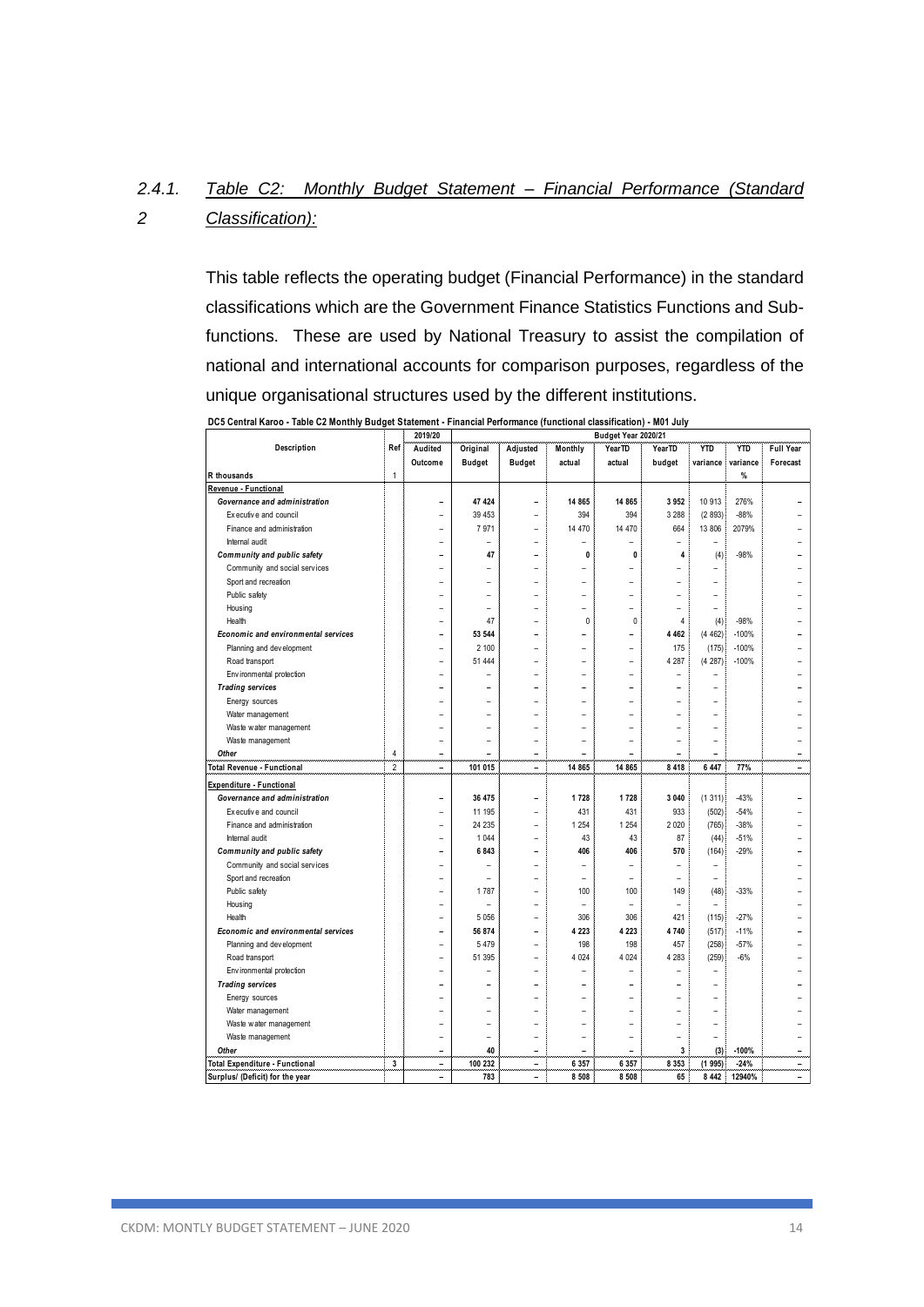### *2.4.1.3 Table C3: Monthly Budget Statement – Financial:*

The budget is approved by Council on the municipal vote level. The municipal votes reflect the organisational structure of the municipality. On the next page, as part of Table C3, a table with the sub-votes is also prepared.

| <b>Vote Description</b>          |                | 2019/20 | Budget Year 2020/21 |                          |         |                          |         |            |            |                  |
|----------------------------------|----------------|---------|---------------------|--------------------------|---------|--------------------------|---------|------------|------------|------------------|
|                                  | Ref            | Audited | Original            | Adjusted                 | Monthly | YearTD                   | YearTD  | <b>YTD</b> | <b>YTD</b> | <b>Full Year</b> |
|                                  |                | Outcome | <b>Budget</b>       | <b>Budget</b>            | actual  | actual                   | budget  | variance   | variance   | Forecast         |
| R thousands                      |                |         |                     |                          |         |                          |         |            | $\%$       |                  |
| <b>Revenue by Vote</b>           |                |         |                     |                          |         |                          |         |            |            |                  |
| Vote 1 - EXECUTIVE AND COUNCIL   |                |         | 39 453              | $\overline{\phantom{0}}$ | 394     | 394                      | 3 2 8 8 | (2893)     | $-88.0%$   |                  |
| Vote 2 - BUDGET AND TREASURY     |                |         | 4 4 3 6             | $\overline{\phantom{0}}$ | 14 394  | 14 394                   | 370     | 14 0 25    | 3793.9%    |                  |
| Vote 3 - CORPORATE SERVICES      |                |         | 5 6 8 1             |                          | 76      | 76                       | 473     | (397)      | $-83.9%$   |                  |
| Vote 4 - TECHNICAL SERVICES      |                |         | 51 444              | $\overline{\phantom{0}}$ | -       | $\overline{\phantom{0}}$ | 4 2 8 7 | (4287)     | $-100.0\%$ |                  |
| <b>Total Revenue by Vote</b>     | $\overline{2}$ | -       | 101 015             | $\overline{\phantom{a}}$ | 14 865  | 14 8 65                  | 8418    | 6 4 4 7    | 76.6%      |                  |
| <b>Expenditure by Vote</b>       |                |         |                     |                          |         |                          |         |            |            |                  |
| Vote 1 - EXECUTIVE AND COUNCIL   |                |         | 12 237              | $\overline{\phantom{0}}$ | 474     | 474                      | 1 0 2 0 | (546)      | $-53,5%$   |                  |
| Vote 2 - BUDGET AND TREASURY     |                |         | 13 449              |                          | 309     | 309                      | 1 1 2 1 | (812)      | $-72.4%$   |                  |
| Vote 3 - CORPORATE SERVICES      |                |         | 23 151              |                          | 550     | 550                      | 1929    | (379)      | $-19.7%$   |                  |
| Vote 4 - TECHNICAL SERVICES      |                |         | 51 395              | $\qquad \qquad$          | 4 0 24  | 4 0 24                   | 4 2 8 3 | (259)      | $-6.0%$    |                  |
| <b>Total Expenditure by Vote</b> | $\overline{2}$ |         | 100 232             | $\overline{\phantom{0}}$ | 6 3 5 7 | 6 3 5 7                  | 8 3 5 3 | (1995)     | $-23,9%$   |                  |
| Surplus/ (Deficit) for the year  | 2              |         | 783                 | $\overline{\phantom{0}}$ | 8 5 0 8 | 8 5 0 8                  | 65      | 8 4 4 2    | 12939.9%   |                  |

**DC5 Central Karoo - Table C3 Monthly Budget Statement - Financial Performance (revenue and expenditure by municipal vote) - M01 July**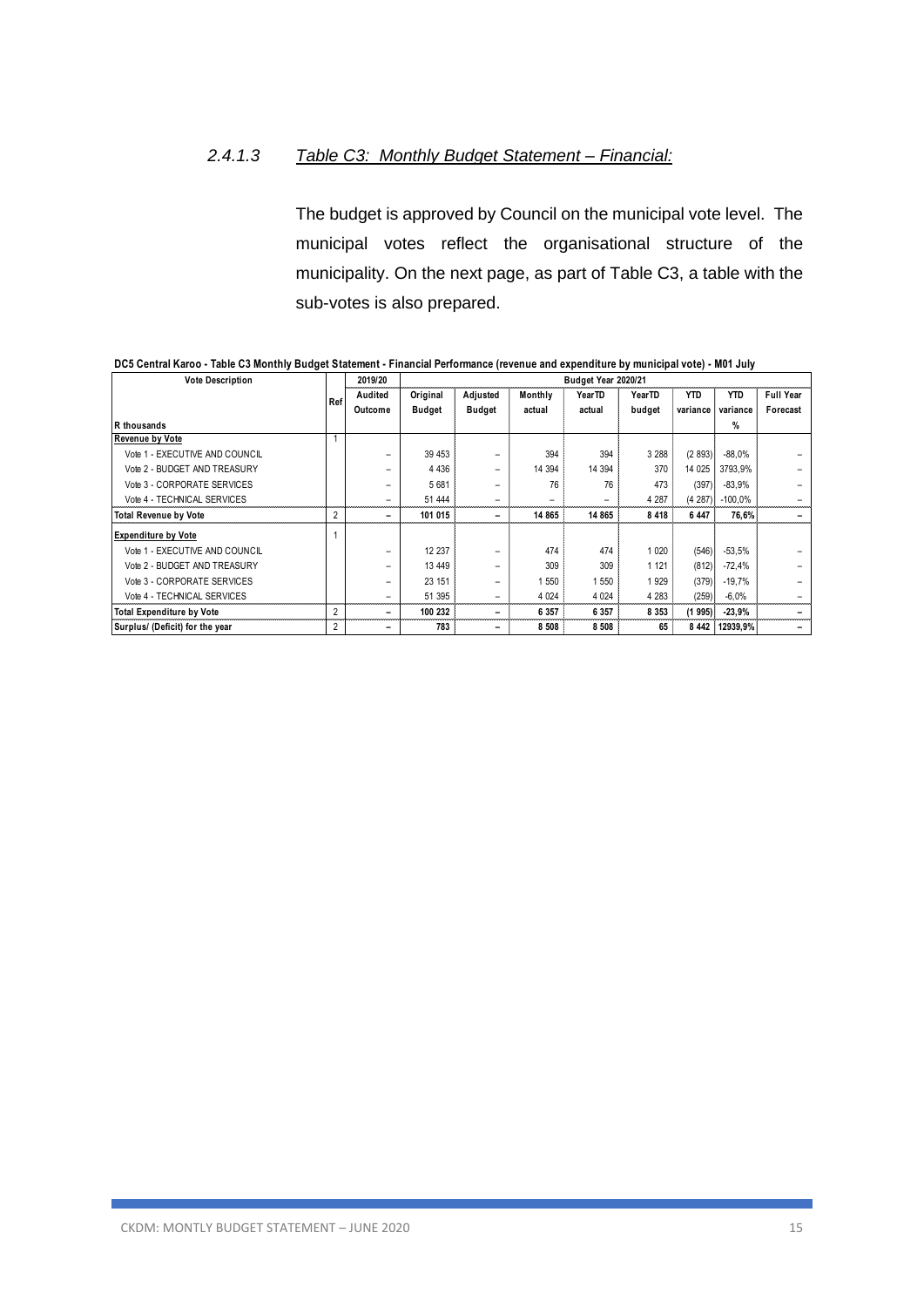## *Table C3C: Monthly Budget Statement – Financial:*

**DC5 Central Karoo - Table C3 Monthly Budget Statement - Financial Performance (revenue and expenditure by municipal vote) - A - M01 July**

| <b>Vote Description</b>                                                                     | Ref            | 2019/20                  |                                                       |                           |                   | Budget Year 2020/21           |                        |                                    |                                |                              |
|---------------------------------------------------------------------------------------------|----------------|--------------------------|-------------------------------------------------------|---------------------------|-------------------|-------------------------------|------------------------|------------------------------------|--------------------------------|------------------------------|
| R thousand                                                                                  |                | Audited<br>Outcome       | Original<br><b>Budget</b>                             | Adjusted<br><b>Budget</b> | Monthly<br>actual | YearTD<br>actual              | YearTD<br>budget       |                                    | YTD variance YTD variance<br>% | <b>Full Year</b><br>Forecast |
| Revenue by Vote                                                                             | $\mathbf{1}$   |                          |                                                       |                           |                   |                               |                        |                                    |                                |                              |
| Vote 1 - EXECUTIVE AND COUNCIL<br>1.1 - MUNICIPAL MANAGER<br>1.2 - COUNCIL GENERAL EXPENSES |                | $\overline{a}$           | 39 453<br>5 2 9 0<br>32 215                           | $\overline{a}$            | 394<br>394<br>÷   | 394<br>394<br>$\equiv$        | 3 2 8 8<br>441<br>2685 | (2893)<br>(46)<br>(2685)           | $-88%$<br>$-11%$<br>$-100%$    | $\overline{\phantom{a}}$     |
| 1.3 - INTERNAL AUDIT<br>$1.4 - EDA$<br>1,5 - RAMMS                                          |                |                          | $\overline{\phantom{0}}$<br>$\qquad \qquad -$<br>1948 |                           | Ξ<br>-            | ۳<br>$\overline{\phantom{0}}$ | ٠<br>162               | (162)                              | $-100%$                        |                              |
| Vote 2 - BUDGET AND TREASURY                                                                |                | $\blacksquare$           | 4 4 3 6                                               | $\overline{\phantom{a}}$  | 14 394            | 14 3 94                       | 370                    | 14 025                             | 3794%                          | $\overline{\phantom{a}}$     |
| 2.1 - FINANCIAL SERVICES                                                                    |                |                          | 3 4 3 6                                               |                           | 14 3 94           | 14 3 94                       | 286                    | 14 108                             | 4927%                          |                              |
| 2.2 - DISTRICT COUNCIL LEVIES<br>2.3 - FINANCE MANAGEMENT GRANT                             |                |                          | $\overline{\phantom{0}}$<br>1 0 0 0                   |                           | -                 | -                             | ۳<br>83                | (83)                               | $-100%$                        |                              |
| <b>Vote 3 - CORPORATE SERVICES</b><br>3.1 - CORPORATE SERVICES                              |                | $\blacksquare$           | 5 681<br>3 5 3 5                                      | $\overline{\phantom{a}}$  | 76<br>76          | 76<br>76                      | 473<br>295             | (397)<br>(219)                     | $-84%$<br>$-74%$               | $\overline{\phantom{a}}$     |
| 3.2 - TOURISM                                                                               |                |                          |                                                       |                           | -<br>L,           | 4<br>L.                       | ÷                      |                                    |                                |                              |
| 3,3 - STRATEGIC PLANNING<br>3.4 - ENVIRONMENTAL HEALTH                                      |                |                          | 2 100<br>47                                           |                           | $\mathbf{0}$      | $\mathbf{0}$                  | 175<br>4               | (175)<br>(4)                       | $-100%$<br>$-98%$              |                              |
| <b>Vote 4 - TECHNICAL SERVICES</b>                                                          |                | $\overline{\phantom{0}}$ | $\overline{\phantom{0}}$<br>51 444                    | $\overline{\phantom{a}}$  | $\overline{a}$    | $\overline{\phantom{a}}$      | 4 2 8 7                | (4287)                             | $-100%$                        | $\blacksquare$               |
| $4.1 - ROADS$<br>4.2 - TRANSPORT FUND                                                       |                |                          | 51 444                                                |                           | Ξ                 | Ξ                             | 4 2 8 7                | (4287)<br>$\overline{\phantom{0}}$ | $-100%$                        |                              |
| <b>Total Revenue by Vote</b>                                                                | $\overline{2}$ | $\overline{a}$           | 101 015                                               | $\overline{a}$            | 14 865            | 14 865                        | 8 4 1 8                | 6 4 4 7                            | 77%                            | $\overline{\phantom{a}}$     |
| <b>Expenditure by Vote</b>                                                                  | $\mathbf{1}$   |                          |                                                       |                           |                   |                               |                        |                                    |                                |                              |
| Vote 1 - EXECUTIVE AND COUNCIL<br>1.1 - MUNICIPAL MANAGER                                   |                | -                        | 12 237<br>3 0 38                                      | $\overline{a}$            | 474<br>89         | 474<br>89                     | 1 0 2 0<br>253         | (546)<br>(164)                     | $-54%$<br>$-65%$               | $\overline{\phantom{a}}$     |
| 1.2 - COUNCIL GENERAL EXPENSES<br>1.3 - INTERNAL AUDIT                                      |                |                          | 6 207<br>1 0 4 4                                      |                           | 343<br>43         | 343<br>43                     | 517<br>87              | (175)<br>(44)                      | $-34%$<br>$-51%$               |                              |
| $1.4 - EDA$<br>1,5 - RAMMS                                                                  |                |                          | 1948                                                  |                           | ÷,<br>Ξ           | ۳<br>Ξ                        | 162                    | (162)                              | $-100%$                        |                              |
| Vote 2 - BUDGET AND TREASURY                                                                |                | $\overline{\phantom{0}}$ | 13 449                                                | $\overline{\phantom{a}}$  | 309               | 309                           | 1 1 2 1                | (812)                              | $-72%$                         | $\overline{\phantom{a}}$     |
| 2.1 - FINANCIAL SERVICES<br>2.2 - DISTRICT COUNCIL LEVIES                                   |                |                          | 12 779                                                |                           | 292<br>L,         | 292                           | 1 0 6 5                | (773)                              | $-73%$                         |                              |
| 2.3 - FINANCE MANAGEMENT GRANT                                                              |                |                          | 670                                                   |                           | 17                | 17                            | 56<br>÷                | (39)<br>$\rightarrow$              | $-69%$                         |                              |
| Vote 3 - CORPORATE SERVICES                                                                 |                | $\overline{\phantom{0}}$ | 23 151                                                | $\frac{1}{2}$             | 1 550             | 1 550                         | 1929                   | L,<br>(379)                        | $-20%$                         | $\overline{\phantom{a}}$     |
| 3.1 - CORPORATE SERVICES<br>3.2 - TOURISM                                                   |                |                          | 10 785<br>40                                          |                           | 945               | 945                           | 899<br>3               | 47<br>(3)                          | 5%<br>$-100%$                  |                              |
| 3,3 - STRATEGIC PLANNING<br>3.4 - ENVIRONMENTAL HEALTH                                      |                |                          | 5 4 7 9<br>5 0 6 0                                    |                           | 198<br>306        | 198<br>306                    | 457<br>422             | (258)<br>(116)                     | $-57%$<br>$-27%$               |                              |
| 3.5 - CIVIL DEFENCE<br>$3,6 - LED$                                                          |                |                          | 1787                                                  |                           | 100<br>L,         | 100<br>÷                      | 149<br>L               | (48)<br>L.                         | $-33%$                         |                              |
| 3.7 - WORK FOR WATER<br>$3.8 - IDP$                                                         |                |                          | $\equiv$<br>$\overline{\phantom{0}}$                  |                           | L,<br>۳           | ÷<br>۳                        | L.<br>۳                | L.                                 |                                |                              |
| 3,9 - HUMAN RESOURCES                                                                       |                |                          | $\qquad \qquad -$                                     |                           | Ξ                 |                               |                        |                                    |                                |                              |
| Vote 4 - TECHNICAL SERVICES<br>4.1 - ROADS                                                  |                | $\overline{a}$           | 51 395<br>51 395                                      | $\qquad \qquad -$         | 4 0 24<br>4 0 24  | 4 0 24<br>4 0 24              | 4 2 8 3<br>4 2 8 3     | (259)<br>(259)                     | $-6%$<br>$-6%$                 | $\blacksquare$               |
| 4.2 - TRANSPORT FUND                                                                        |                |                          | $\qquad \qquad -$                                     |                           |                   |                               |                        |                                    |                                |                              |
|                                                                                             |                |                          |                                                       |                           |                   |                               |                        |                                    |                                |                              |
| <b>Total Expenditure by Vote</b>                                                            | $\overline{2}$ | -                        | 100 232                                               | $\blacksquare$            | 6 3 5 7           | 6 3 5 7                       | 8 3 5 3                | (1995)                             | (0)                            | $\overline{\phantom{0}}$     |
| Surplus/ (Deficit) for the year                                                             | $\overline{2}$ | -                        | 783                                                   | -                         | 8 5 0 8           | 8 5 0 8                       | 65                     | 8 4 4 2                            | $\mathbf 0$                    | -                            |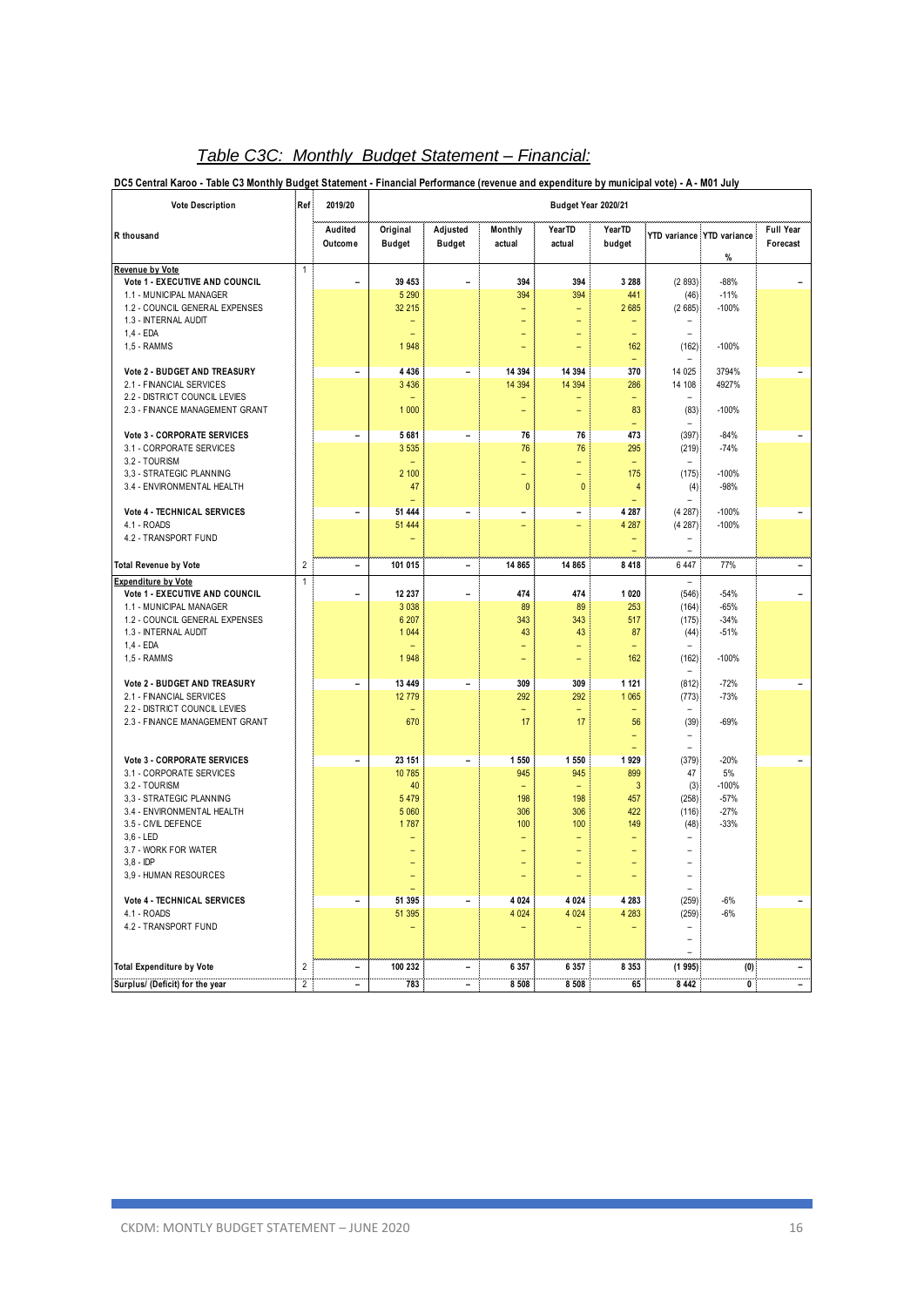# *2.4.1.4 Table C4: Monthly Budget Statement – Financial Performance (Revenue and Expenditure):*

This table reflects the operating budget and actual figures of the financial performance. The revenue is specifically set out by source due to the fact that Council approves the revenue budget by source and the expenditure budget by vote.

|                                                                               |     | 2019/20                  |               | Budget Year 2020/21      |                |                |                 |                          |            |                          |
|-------------------------------------------------------------------------------|-----|--------------------------|---------------|--------------------------|----------------|----------------|-----------------|--------------------------|------------|--------------------------|
| Description                                                                   | Ref | Audited                  | Original      | Adjusted                 | Monthly        | YearTD         | YearTD          | YTD                      | <b>YTD</b> | <b>Full Year</b>         |
|                                                                               |     | Outcome                  | <b>Budget</b> | <b>Budget</b>            | actual         | actual         | budget          | variance                 | variance   | Forecast                 |
| R thousands                                                                   |     |                          |               |                          |                |                |                 |                          | $\%$       |                          |
| Revenue By Source                                                             |     |                          |               |                          |                |                |                 |                          |            |                          |
| Property rates                                                                |     |                          |               |                          |                |                |                 |                          |            |                          |
| Service charges - electricity revenue                                         |     |                          |               |                          |                |                |                 |                          |            |                          |
| Service charges - water revenue                                               |     |                          |               |                          |                |                |                 |                          |            |                          |
| Service charges - sanitation revenue                                          |     |                          |               |                          |                |                |                 |                          |            |                          |
| Service charges - refuse revenue                                              |     |                          |               |                          |                |                |                 |                          |            |                          |
| Service charges - other                                                       |     |                          |               |                          | ÷              |                |                 | ۳                        |            |                          |
| Rental of facilities and equipment                                            |     |                          | 100           |                          | $\overline{7}$ | $\overline{7}$ | 8               | (1)                      | $-12%$     |                          |
| Interest earned - external investments                                        |     |                          | 1 100         |                          | 65             | 65             | 92              | (27)                     | $-29%$     |                          |
| Interest earned - outstanding debtors                                         |     |                          |               |                          |                |                |                 |                          |            |                          |
| Dividends received                                                            |     |                          |               |                          |                |                |                 |                          |            |                          |
| Fines, penalties and forfeits                                                 |     |                          |               |                          |                |                | -               | $\overline{\phantom{0}}$ |            |                          |
| Licences and permits                                                          |     |                          |               |                          |                |                |                 |                          |            |                          |
| Agency services                                                               |     |                          | 4 7 9 3       |                          | 394            | 394            | 399             | (5)                      | $-1%$      |                          |
| Transfers and subsidies                                                       |     |                          | 43 225        |                          | 14 384         | 14 384         | 3 602           | 10 782                   | 299%       |                          |
| Other revenue                                                                 |     |                          | 51 797        |                          | 14             | 14             | 4 3 1 6         | (4302)                   | $-100%$    |                          |
| Gains on disposal of PPE                                                      |     |                          |               |                          |                |                |                 | $\overline{\phantom{a}}$ |            |                          |
| Total Revenue (excluding capital transfers and                                |     | $\overline{\phantom{0}}$ | 101 015       | $\overline{\phantom{0}}$ | 14 865         | 14 865         | 8 4 1 8         | 6 4 4 7                  | 77%        |                          |
| contributions)                                                                |     |                          |               |                          |                |                |                 |                          |            |                          |
| <b>Expenditure By Type</b>                                                    |     |                          |               |                          |                |                |                 |                          |            |                          |
| Employ ee related costs                                                       |     |                          | 52 928        |                          | 3 5 5 6        | 3 5 5 6        | 4 4 1 1         | (854)                    | $-19%$     |                          |
| Remuneration of councillors                                                   |     |                          | 4 9 4 1       |                          | 333            | 333            | 412             | (79)                     | $-19%$     |                          |
|                                                                               |     |                          |               |                          |                |                | L,              |                          |            |                          |
| Debt impairment                                                               |     |                          |               |                          |                |                |                 |                          |            |                          |
| Depreciation & asset impairment                                               |     |                          | 651           |                          | -              |                | 54              | (54)                     | $-100%$    |                          |
| Finance charges                                                               |     |                          |               |                          |                |                |                 |                          |            |                          |
| <b>Bulk purchases</b>                                                         |     |                          | ۳             |                          |                |                |                 | $\equiv$                 |            |                          |
| Other materials                                                               |     |                          | 76            |                          | 4              | $\overline{4}$ | $6\phantom{1}6$ | (2)                      | $-32%$     |                          |
| Contracted services                                                           |     |                          | 395           |                          | 3              | 3              | 33              | (30)                     | $-90%$     |                          |
| Transfers and subsidies                                                       |     |                          |               |                          |                |                |                 |                          |            |                          |
| Other expenditure                                                             |     |                          | 41 242        |                          | 2 4 6 1        | 2 4 6 1        | 3 4 3 7         | (976)                    | $-28%$     |                          |
| Loss on disposal of PPE                                                       |     |                          |               |                          |                |                |                 |                          |            |                          |
| <b>Total Expenditure</b>                                                      |     | $\overline{\phantom{a}}$ | 100 232       | $\overline{\phantom{0}}$ | 6 3 5 7        | 6 3 5 7        | 8 3 5 3         | (1995)                   | $-24%$     | $\qquad \qquad -$        |
| Surplus/(Deficit)<br>rransiers and subsidies - capital (monetary allocations) |     | $\overline{\phantom{a}}$ | 783           | $\overline{\phantom{0}}$ | 8 5 0 8        | 8 5 0 8        | 65              | 8 4 4 2                  | 0          | $\overline{\phantom{0}}$ |
| (National / Provincial and District)                                          |     |                          |               |                          |                |                |                 |                          |            |                          |
| (National / Provincial Departmental Agencies,                                 |     |                          |               |                          |                |                |                 |                          |            |                          |
| Households, Non-profit Institutions, Private Enterprises,                     |     |                          |               |                          |                |                |                 |                          |            |                          |
| Public Corporatons, Higher Educational Institutions)                          |     |                          |               |                          |                |                |                 |                          |            |                          |
|                                                                               |     |                          |               |                          |                |                |                 |                          |            |                          |
| Transfers and subsidies - capital (in-kind - all)                             |     |                          |               |                          |                |                |                 |                          |            |                          |
| Surplus/(Deficit) after capital transfers &                                   |     | $\overline{\phantom{0}}$ | 783           | $\overline{\phantom{a}}$ | 8 5 0 8        | 8 5 0 8        | 65              |                          |            |                          |
| contributions                                                                 |     |                          |               |                          |                |                |                 |                          |            |                          |
| <b>Tax ation</b>                                                              |     |                          |               |                          |                |                |                 |                          |            |                          |
| Surplus/(Deficit) after taxation                                              |     | $\overline{\phantom{0}}$ | 783           | $\overline{\phantom{0}}$ | 8 5 0 8        | 8 5 0 8        | 65              |                          |            | $\overline{a}$           |
| Attributable to minorities                                                    |     |                          |               |                          |                |                |                 |                          |            |                          |
| Surplus/(Deficit) attributable to municipality                                |     | $\overline{\phantom{a}}$ | 783           | $\overline{\phantom{0}}$ | 8 5 0 8        | 8 5 0 8        | 65              |                          |            | $\overline{a}$           |
| Share of surplus/ (deficit) of associate                                      |     |                          |               |                          |                |                |                 |                          |            |                          |
| Surplus/ (Deficit) for the year                                               |     | $\overline{a}$           | 783           | $\overline{\phantom{a}}$ | 8 5 0 8        | 8 5 0 8        | 65              |                          |            | $\overline{a}$           |

### **DC5 Central Karoo - Table C4 Monthly Budget Statement - Financial Performance (revenue and expenditure) - M01 July**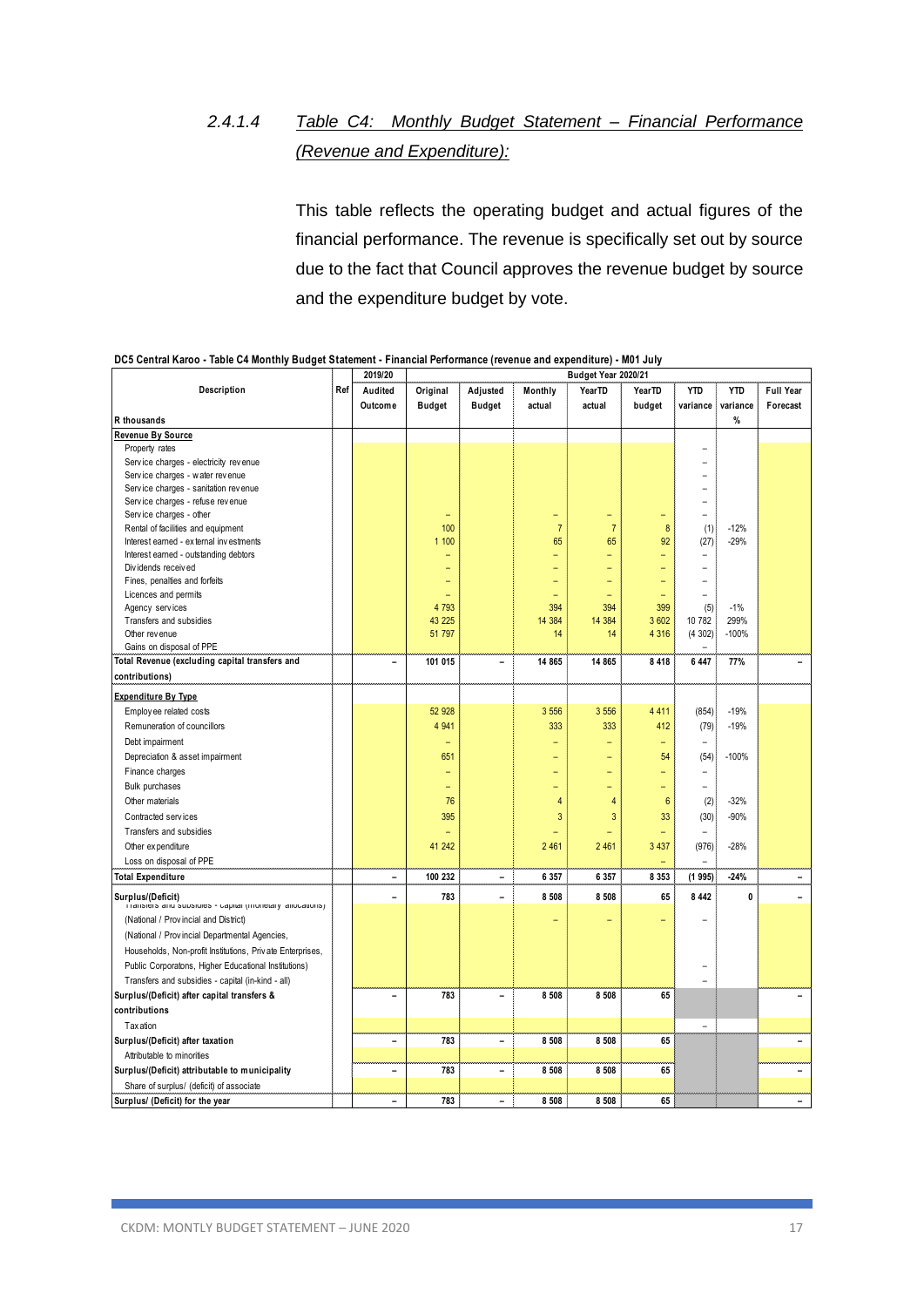# *2.4.1.5 Table C5: Monthly Budget Statement – Capital Expenditure (Municipal Vote, Standard Classification and Funding):*

|                                                       |                | 2019/20                  | Budget Year 2020/21      |                          |                          |                            |                          |                          |            |                          |
|-------------------------------------------------------|----------------|--------------------------|--------------------------|--------------------------|--------------------------|----------------------------|--------------------------|--------------------------|------------|--------------------------|
| <b>Vote Description</b>                               | Ref            | Audited                  | Original                 | Adjusted                 | Monthly                  | YearTD                     | YearTD                   | <b>YTD</b>               | <b>YTD</b> | <b>Full Year</b>         |
|                                                       |                | Outcome                  | <b>Budget</b>            | <b>Budget</b>            | actual                   | actual                     | budget                   | variance                 | variance   | Forecast                 |
| R thousands                                           | $\mathbf{1}$   |                          |                          |                          |                          |                            |                          |                          | $\%$       |                          |
| Multi-Year expenditure appropriation                  | $\overline{2}$ |                          |                          |                          |                          |                            |                          |                          |            |                          |
| Vote 1 - EXECUTIVE AND COUNCIL                        |                | $\equiv$                 |                          |                          |                          |                            |                          |                          |            |                          |
| Vote 2 - BUDGET AND TREASURY                          |                |                          |                          |                          |                          |                            |                          |                          |            |                          |
| Vote 3 - CORPORATE SERVICES                           |                | L,                       | ۳                        |                          | $\overline{a}$           | $\overline{a}$             | $\overline{a}$           | $\overline{a}$           |            |                          |
| Vote 4 - TECHNICAL SERVICES                           |                | $\equiv$                 | ٠                        | $\equiv$                 | ÷                        | ۳                          | ۳                        | $\overline{a}$           |            |                          |
| Total Capital Multi-year expenditure                  | 4,7            | $\overline{\phantom{a}}$ | $\overline{\phantom{a}}$ | $\overline{a}$           | $\overline{a}$           | $\overline{\phantom{a}}$   | $\overline{\phantom{0}}$ | $\overline{\phantom{0}}$ |            |                          |
| Single Year expenditure appropriation                 | $\overline{2}$ |                          |                          |                          |                          |                            |                          |                          |            |                          |
| Vote 1 - EXECUTIVE AND COUNCIL                        |                | ۰                        | 81                       |                          | $\overline{\phantom{0}}$ | $\equiv$                   | $\overline{7}$           | (7)                      | $-100%$    |                          |
| Vote 2 - BUDGET AND TREASURY                          |                | $\equiv$                 | 60                       |                          |                          | ÷                          | 5                        |                          | $-100%$    |                          |
| Vote 3 - CORPORATE SERVICES                           |                |                          | 287                      |                          |                          | $\overline{\phantom{0}}$   | 24                       | (5)                      | $-100%$    |                          |
| Vote 4 - TECHNICAL SERVICES                           |                | $\overline{\phantom{0}}$ |                          |                          | $\overline{a}$           | $\equiv$                   | $\equiv$                 | (24)                     |            |                          |
|                                                       | $\overline{4}$ | $\equiv$                 | 428                      |                          | $\equiv$                 | $\equiv$                   | 36                       | (36)                     | $-100%$    |                          |
| Total Capital single-year expenditure                 |                | $\overline{\phantom{0}}$ | 428                      | $\overline{a}$           | $\overline{\phantom{0}}$ | $\qquad \qquad -$          | 36                       | (36)                     | $-100%$    | -                        |
| <b>Total Capital Expenditure</b>                      |                |                          |                          |                          |                          |                            |                          |                          |            |                          |
| Capital Expenditure - Functional Classification       |                |                          |                          |                          |                          |                            |                          |                          |            |                          |
| Governance and administration                         |                | $\overline{a}$           | 302                      |                          | $\overline{a}$           | L                          | 25                       | (25)                     | $-100%$    |                          |
| Executive and council                                 |                |                          | 81                       |                          |                          |                            | $\overline{7}$           | (7)                      | $-100%$    |                          |
| Finance and administration                            |                |                          | 221                      |                          |                          | L,                         | 18                       | (18)                     | $-100%$    |                          |
| Internal audit                                        |                |                          | L,                       |                          | L,                       | Ξ                          |                          | $\overline{a}$           |            |                          |
| Community and public safety                           |                | $\overline{a}$           | 53                       | $\overline{\phantom{0}}$ | $\overline{a}$           | $\overline{a}$             | 4                        | (4)                      | $-100%$    |                          |
| Community and social services                         |                |                          | ۳                        |                          | ۳                        | Ξ                          | ۳                        | ÷                        |            |                          |
| Sport and recreation                                  |                |                          |                          |                          |                          | ÷                          |                          | ÷                        |            |                          |
| Public safety                                         |                |                          |                          |                          |                          |                            |                          | $\overline{\phantom{a}}$ |            |                          |
| Housing                                               |                |                          | ۳                        |                          |                          | ÷                          | ۳                        | $\overline{\phantom{a}}$ |            |                          |
| Health                                                |                |                          | 53                       |                          |                          | ۳                          | 4                        | (4)                      | $-100%$    |                          |
| Economic and environmental services                   |                | $\overline{a}$           | 74                       | $\overline{\phantom{0}}$ | $\overline{a}$           | $\overline{a}$             | 6                        | (6)                      | $-100%$    |                          |
| Planning and development                              |                |                          | 74                       |                          | ۳                        | $\equiv$                   | $6\phantom{1}6$          | (6)                      | $-100%$    |                          |
| Road transport                                        |                |                          |                          |                          |                          | L.                         |                          | $\overline{a}$           |            |                          |
| Env ironmental protection                             |                |                          |                          |                          |                          | ۳                          |                          | $\overline{a}$           |            |                          |
| <b>Trading services</b>                               |                | $\overline{a}$           | $\overline{a}$           | $\overline{\phantom{0}}$ |                          | $\overline{a}$             |                          |                          |            |                          |
| Energy sources                                        |                |                          |                          |                          |                          |                            |                          |                          |            |                          |
| Water management                                      |                |                          |                          |                          |                          |                            |                          |                          |            |                          |
| Waste water management                                |                |                          |                          |                          |                          |                            |                          |                          |            |                          |
| Waste management                                      |                |                          |                          |                          |                          |                            |                          |                          |            |                          |
| Other                                                 |                |                          |                          |                          |                          |                            |                          |                          |            |                          |
| Total Capital Expenditure - Functional Classification | 3              | $\overline{\phantom{a}}$ | 428                      | $\overline{\phantom{a}}$ | $\overline{\phantom{a}}$ | $\overline{\phantom{a}}$   | 36                       | (36)                     | $-100%$    | $\overline{\phantom{0}}$ |
| Funded by:                                            |                |                          |                          |                          |                          |                            |                          |                          |            |                          |
| National Government                                   |                |                          | 370                      |                          |                          |                            | 31                       | (31)                     | $-100%$    |                          |
| Provincial Government                                 |                |                          |                          |                          |                          |                            |                          | $\overline{\phantom{a}}$ |            |                          |
| <b>District Municipality</b>                          |                |                          | ۳                        |                          |                          | L,                         |                          | $\equiv$                 |            |                          |
| Other transfers and grants                            |                |                          | $\equiv$                 |                          | ۳                        | Ξ                          | L.                       | $\equiv$                 |            |                          |
| Transfers recognised - capital                        |                | $\overline{a}$           | 370                      | $\overline{\phantom{0}}$ | $\overline{a}$           | $\overline{\phantom{0}}$   | 31                       | (31)                     | $-100%$    |                          |
| Public contributions & donations                      | $\sqrt{5}$     |                          | ۳                        |                          |                          | ÷                          |                          | ÷                        |            |                          |
|                                                       | 6              |                          | Ξ                        |                          |                          | ÷                          |                          | $\equiv$                 |            |                          |
| <b>Borrowing</b>                                      |                |                          | 58                       |                          |                          |                            |                          |                          | $-100%$    |                          |
| Internally generated funds                            |                |                          | 428                      |                          | $\overline{a}$           | $\equiv$<br>$\overline{a}$ | 5                        | (5)                      |            | $\overline{\phantom{0}}$ |
| <b>Total Capital Funding</b>                          |                | $\overline{\phantom{a}}$ |                          | $\overline{\phantom{a}}$ |                          |                            | 36                       | (36)                     | $-100%$    |                          |

### **DC5 Central Karoo - Table C5 Monthly Budget Statement - Capital Expenditure (municipal vote, functional classification and funding) - M01 July**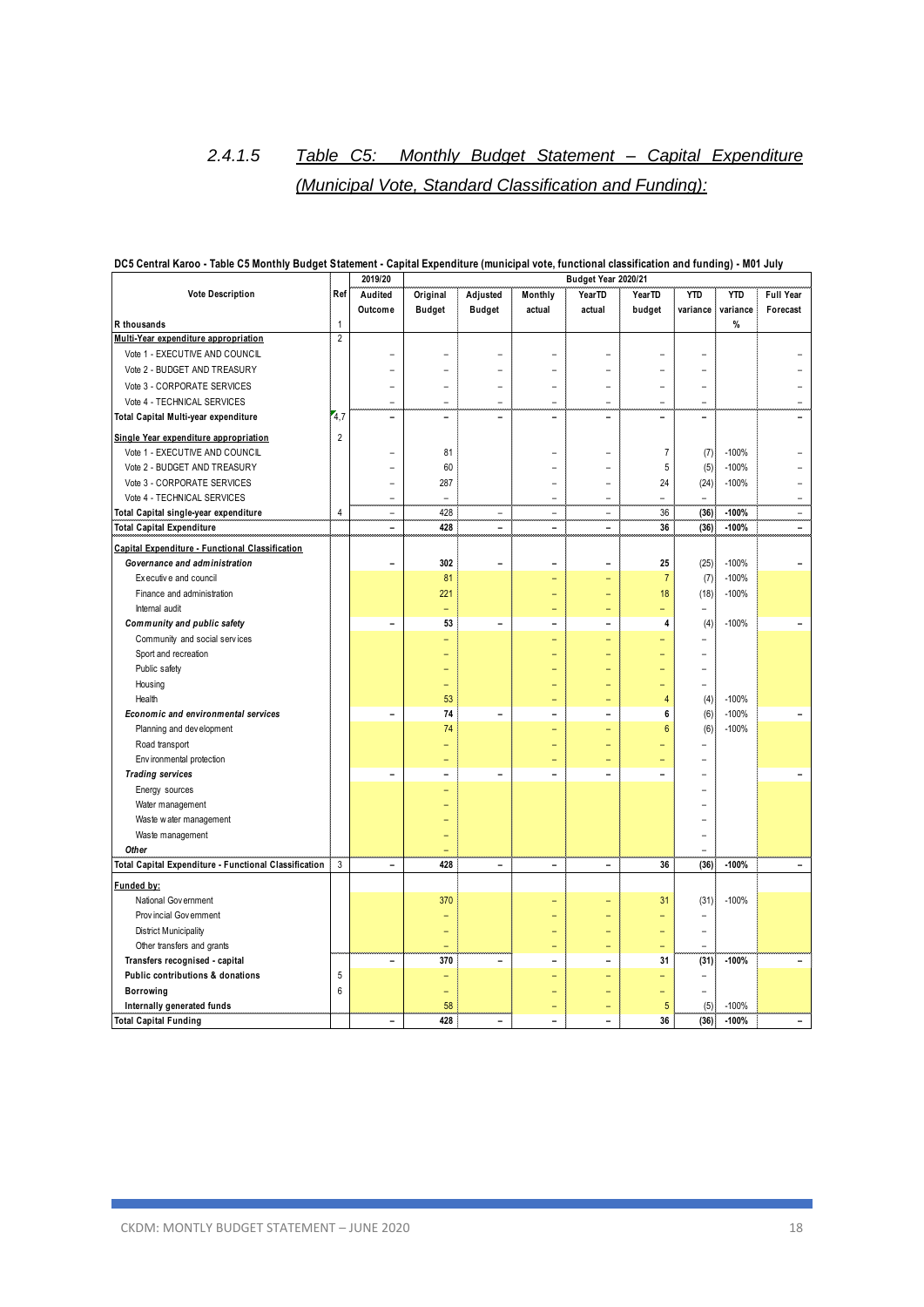# *2.4.1.6 Table C6: Monthly Budget Statement – Financial Position:*

|                                           |                | 2019/20 |               | Budget Year 2020/21 |         |                  |
|-------------------------------------------|----------------|---------|---------------|---------------------|---------|------------------|
| <b>Description</b>                        | Ref            | Audited | Original      | Adjusted            | YearTD  | <b>Full Year</b> |
|                                           |                | Outcome | <b>Budget</b> | <b>Budget</b>       | actual  | Forecast         |
| R thousands                               | $\mathbf{1}$   |         |               |                     |         |                  |
| <b>ASSETS</b>                             |                |         |               |                     |         |                  |
| <b>Current assets</b>                     |                |         |               |                     |         |                  |
| Cash                                      |                |         | 5 5 8 5       |                     | 12 032  | 5 5 8 5          |
| Call investment deposits                  |                |         |               |                     | 12 655  |                  |
| Consumer debtors                          |                |         | 2 2 9 2       |                     |         | 2 2 9 2          |
| Other debtors                             |                |         | 2 2 9 2       |                     | (165)   | 2 2 9 2          |
| Current portion of long-term receiv ables |                |         |               |                     |         |                  |
| Inv entory                                |                |         |               |                     | 1 1 4 8 |                  |
| <b>Total current assets</b>               |                |         | 10 169        |                     | 25 670  | 10 169           |
| Non current assets                        |                |         |               |                     |         |                  |
| Long-term receivables                     |                |         | 10 551        |                     | 9 4 0 1 | 10 551           |
| Investments                               |                |         |               |                     |         |                  |
| Investment property                       |                |         |               |                     |         |                  |
| Investments in Associate                  |                |         |               |                     |         |                  |
| Property, plant and equipment             |                |         | 10 123        |                     | 8 4 7 9 | 10 123           |
| Agricultural                              |                |         |               |                     |         |                  |
| Biological                                |                |         |               |                     |         |                  |
| Intangible                                |                |         | 93            |                     | 112     | 93               |
| Other non-current assets                  |                |         |               |                     |         |                  |
| Total non current assets                  |                | -       | 20 767        | -                   | 17 992  | 20 767           |
| <b>TOTAL ASSETS</b>                       |                |         | 30 937        |                     | 43 662  | 30 937           |
| <b>LIABILITIES</b>                        |                |         |               |                     |         |                  |
| <b>Current liabilities</b>                |                |         |               |                     |         |                  |
| Bank ov erdraft                           |                |         |               |                     |         |                  |
| Borrow ing                                |                |         | 39            |                     | 21      | 39               |
| Consumer deposits                         |                |         |               |                     |         |                  |
| Trade and other pay ables                 |                |         | 8 2 2 0       |                     | 5 8 8 6 | 8 2 2 0          |
| Prov isions                               |                |         |               |                     | 4 9 38  |                  |
| <b>Total current liabilities</b>          |                |         | 8 2 5 9       |                     | 10 844  | 8 2 5 9          |
| Non current liabilities                   |                |         |               |                     |         |                  |
|                                           |                |         | 54            |                     |         | 54               |
| Borrow ing<br>Prov isions                 |                |         | 18 955        |                     | 15 254  | 18 955           |
| Total non current liabilities             |                | -       | 19 009        |                     | 15 254  | 19 009           |
| <b>TOTAL LIABILITIES</b>                  |                |         | 27 267        | -<br>-              | 26 098  | 27 267           |
| <b>NET ASSETS</b>                         | $\overline{2}$ | -       | 3 6 6 9       | -                   | 17 564  | 3 6 6 9          |
| <b>COMMUNITY WEALTH/EQUITY</b>            |                |         |               |                     |         |                  |
| Accumulated Surplus/(Deficit)             |                |         | 3 6 6 9       |                     | 17 5 64 | 3 6 6 9          |
| <b>Reserves</b>                           |                |         |               |                     |         |                  |
| TOTAL COMMUNITY WEALTH/EQUITY             | $\overline{2}$ |         | 3 6 6 9       |                     | 17 564  | 3 6 6 9          |
|                                           |                |         |               |                     |         |                  |

| DC5 Central Karoo - Table C6 Monthly Budget Statement - Financial Position - M01 July |  |  |
|---------------------------------------------------------------------------------------|--|--|
|---------------------------------------------------------------------------------------|--|--|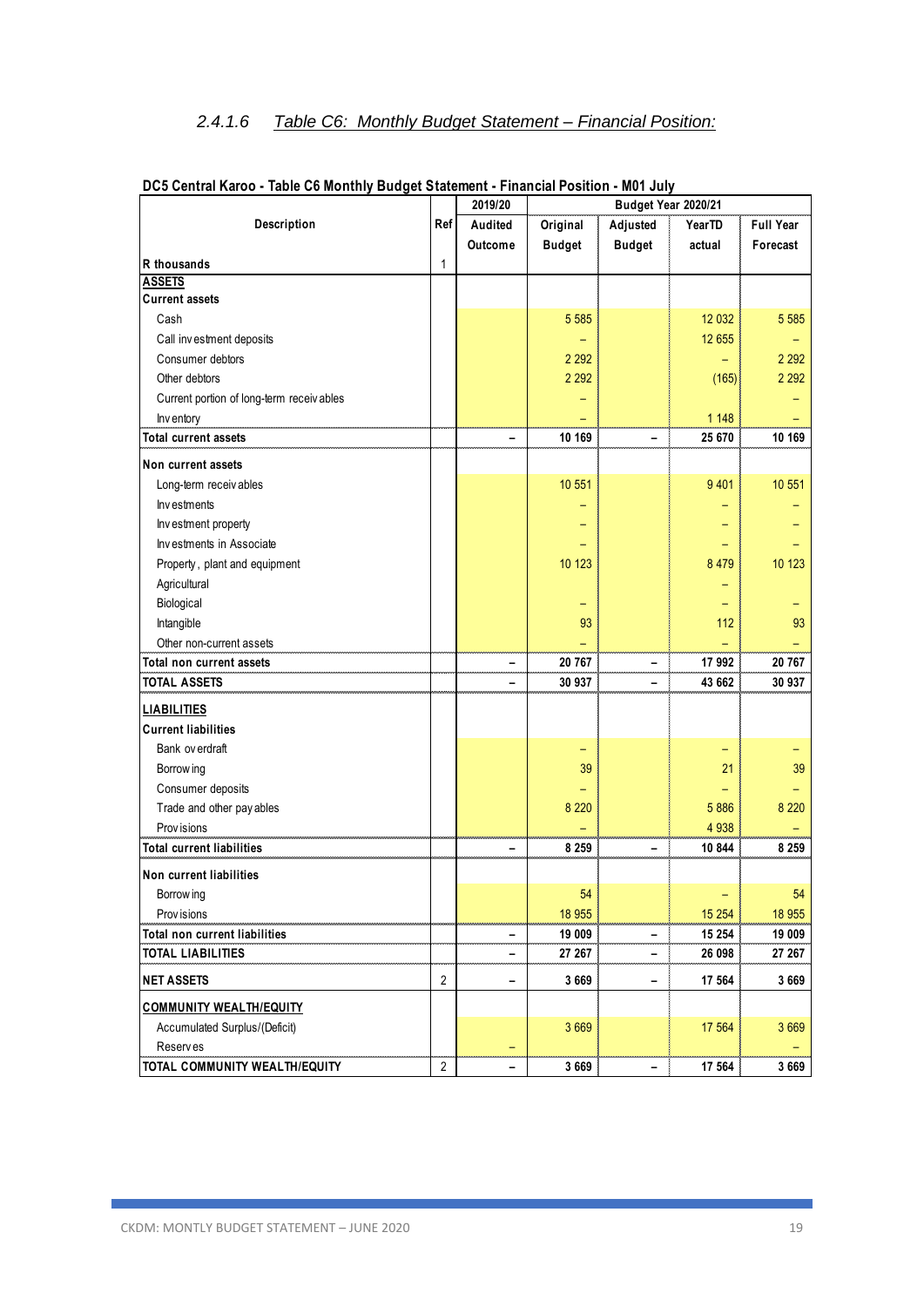|                                                   |              | 2019/20                  |                          | Budget Year 2020/21      |                          |                          |         |                          |            |                          |
|---------------------------------------------------|--------------|--------------------------|--------------------------|--------------------------|--------------------------|--------------------------|---------|--------------------------|------------|--------------------------|
| Description                                       | Ref          | Audited                  | Original                 | Adjusted                 | Monthly                  | YearTD                   | YearTD  | <b>YTD</b>               | <b>YTD</b> | <b>Full Year</b>         |
|                                                   |              | Outcome                  | <b>Budget</b>            | <b>Budget</b>            | actual                   | actual                   | budget  | variance                 | variance   | Forecast                 |
| R thousands                                       | $\mathbf{1}$ |                          |                          |                          |                          |                          |         |                          | %          |                          |
| <b>CASH FLOW FROM OPERATING ACTIVITIES</b>        |              |                          |                          |                          |                          |                          |         |                          |            |                          |
| Receipts                                          |              |                          |                          |                          |                          |                          |         |                          |            |                          |
| Property rates                                    |              |                          | $\qquad \qquad -$        |                          |                          |                          |         |                          |            |                          |
| Service charges                                   |              |                          | ÷                        |                          |                          |                          |         |                          |            |                          |
| Other rev enue                                    |              |                          | 56 650                   |                          | 416                      | 416                      | 4 7 2 1 | (4305)                   | $-91%$     |                          |
| Government - operating                            |              |                          | 43 265                   |                          | 14 384                   | 14 3 84                  | 3 605   | 10779                    | 299%       |                          |
| Government - capital                              |              |                          | -                        |                          | $\overline{\phantom{0}}$ | ۳                        | -       |                          |            |                          |
| Interest                                          |              |                          | 1 100                    |                          | 65                       | 65                       | 92      | (27)                     | $-29%$     |                          |
| Div idends                                        |              |                          | $\overline{\phantom{a}}$ |                          |                          | ۳                        | -       |                          |            |                          |
| Payments                                          |              |                          |                          |                          |                          |                          |         |                          |            |                          |
| Suppliers and employees                           |              |                          | (99 581)                 |                          | (5 563)                  | (5 563)                  | (8 298) | (2735)                   | 33%        |                          |
| Finance charges                                   |              |                          | -                        |                          |                          |                          |         |                          |            |                          |
| <b>Transfers and Grants</b>                       |              |                          |                          |                          |                          |                          |         |                          |            |                          |
| NET CASH FROM/(USED) OPERATING ACTIVITIES         |              | $\qquad \qquad -$        | 1 4 3 4                  | Ξ.                       | 9 3 0 2                  | 9 3 0 2                  | 119     | (9 182)                  | $-7686%$   |                          |
| <b>CASH FLOWS FROM INVESTING ACTIVITIES</b>       |              |                          |                          |                          |                          |                          |         |                          |            |                          |
| Receipts                                          |              |                          |                          |                          |                          |                          |         |                          |            |                          |
| Proceeds on disposal of PPE                       |              |                          | $\qquad \qquad -$        |                          |                          |                          |         |                          |            |                          |
| Decrease (Increase) in non-current debtors        |              |                          |                          |                          |                          |                          | ۳       |                          |            |                          |
| Decrease (increase) other non-current receivables |              |                          | 531                      |                          |                          |                          | 44      | (44)                     | $-100%$    |                          |
| Decrease (increase) in non-current investments    |              |                          | ۰                        |                          |                          |                          |         |                          |            |                          |
| Payments                                          |              |                          |                          |                          |                          |                          |         |                          |            |                          |
| Capital assets                                    |              |                          | (428)                    |                          | ۳                        | $\qquad \qquad -$        | -       | $\equiv$                 |            |                          |
| NET CASH FROM/(USED) INVESTING ACTIVITIES         |              | $\overline{a}$           | 103                      | $\overline{a}$           | ۰                        | $\overline{\phantom{0}}$ | 44      | 44                       | 100%       | $\overline{\phantom{0}}$ |
| <b>CASH FLOWS FROM FINANCING ACTIVITIES</b>       |              |                          |                          |                          |                          |                          |         |                          |            |                          |
| <b>Receipts</b>                                   |              |                          |                          |                          |                          |                          |         |                          |            |                          |
| Short term loans                                  |              |                          | $\overline{\phantom{a}}$ |                          |                          |                          | ۳       | $\overline{\phantom{0}}$ |            |                          |
| Borrow ing long term/refinancing                  |              |                          | (36)                     |                          |                          |                          | (3)     | 3                        | $-100%$    |                          |
| Increase (decrease) in consumer deposits          |              |                          | -                        |                          |                          |                          |         |                          |            |                          |
| Payments                                          |              |                          |                          |                          |                          |                          |         |                          |            |                          |
| Repay ment of borrowing                           |              |                          | -                        |                          |                          | $\overline{\phantom{a}}$ | -       | $\overline{\phantom{0}}$ |            |                          |
| <b>NET CASH FROM/(USED) FINANCING ACTIVITIES</b>  |              | $\qquad \qquad -$        | (36)                     | $\overline{\phantom{0}}$ | ۰                        | $\overline{a}$           | (3)     | (3)                      | 100%       | $\qquad \qquad -$        |
| NET INCREASE/ (DECREASE) IN CASH HELD             |              | $\overline{\phantom{0}}$ | 1 500                    | $\overline{\phantom{0}}$ | 9 3 0 2                  | 9 3 0 2                  | 161     |                          |            |                          |
| Cash/cash equivalents at beginning:               |              |                          | 4 0 8 5                  |                          |                          | 15 386                   | 4 085   |                          |            | 15 386                   |
| Cash/cash equivalents at month/y ear end:         |              | $\rightarrow$            | 5 5 8 5                  | $\equiv$                 |                          | 24 687                   | 4 2 4 5 |                          |            | 15 386                   |
|                                                   |              |                          |                          |                          |                          |                          |         |                          |            |                          |

### **DC5 Central Karoo - Table C7 Monthly Budget Statement - Cash Flow - M01 July**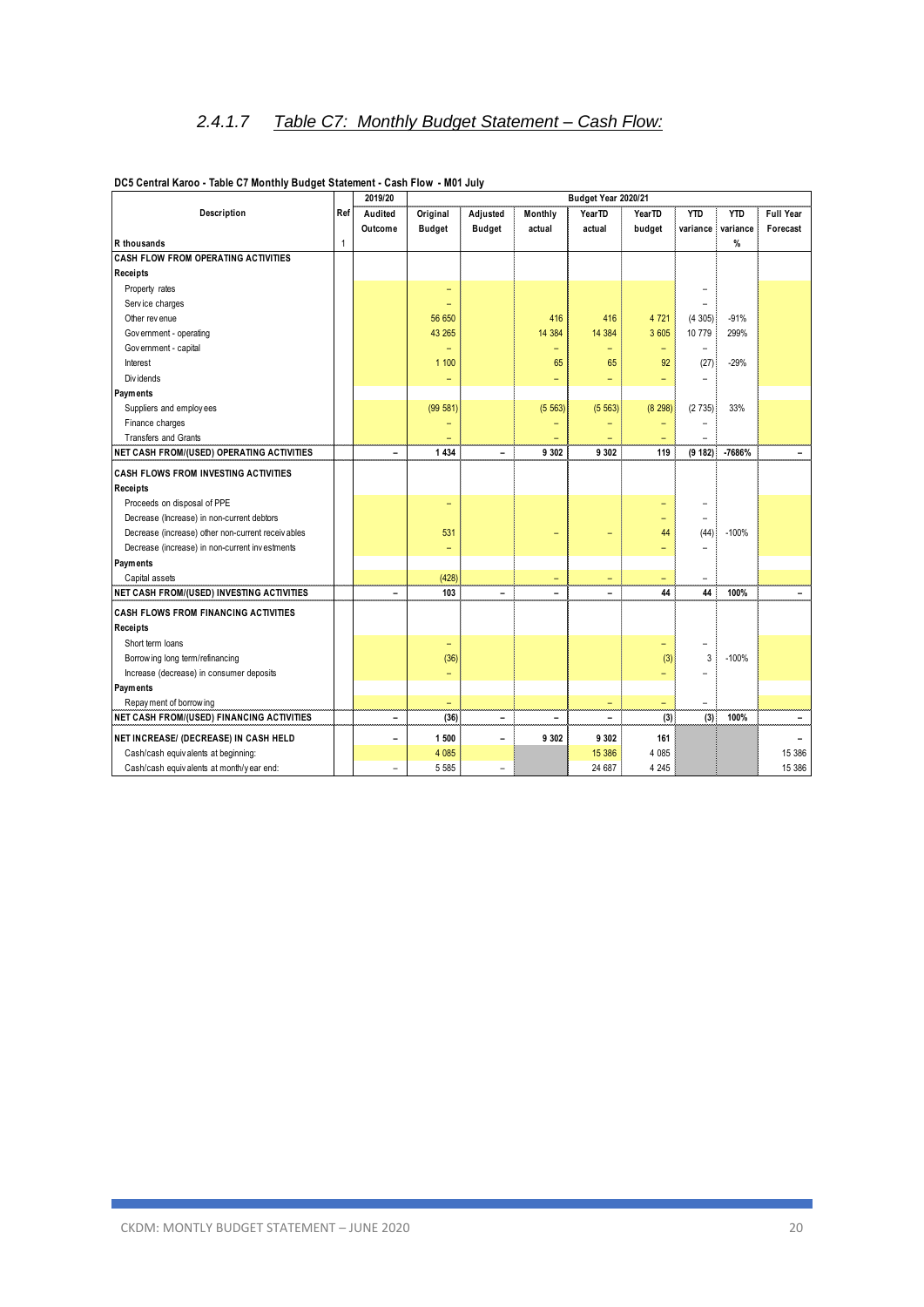# **3. PART 2 – SUPPORTING DOCUMENTATION**

### *3.1 SECTION 5 – DEBTORS ANALYSIS:*

| Description                                                             |                   |           |    |                |                 |     |         | Budget Year 2020/21                                                             |     |                          |                          |                                                                            |                                                          |
|-------------------------------------------------------------------------|-------------------|-----------|----|----------------|-----------------|-----|---------|---------------------------------------------------------------------------------|-----|--------------------------|--------------------------|----------------------------------------------------------------------------|----------------------------------------------------------|
| R thousands                                                             | <b>NT</b><br>Code | 0-30 Davs |    |                |                 |     |         | 31-60 Days 61-90 Days 91-120 Days 121-150 Dys 151-180 Dys 181 Dys-1 Yr Over 1Yr |     | Total                    | Total<br>over 90<br>days | <b>Actual Bad</b><br><b>Debts Written</b><br>Off against<br><b>Debtors</b> | Impairment -<br>Bad Debts i.t.o<br><b>Council Policy</b> |
| Debtors Age Analysis By Income Source                                   |                   |           |    |                |                 |     |         |                                                                                 |     |                          |                          |                                                                            |                                                          |
| Trade and Other Receivables from Exchange Transactions - Water          | 1200              |           |    |                |                 |     |         |                                                                                 |     | -                        |                          |                                                                            |                                                          |
| Trade and Other Receivables from Exchange Transactions - Electricity    | 1300              |           |    |                |                 |     |         |                                                                                 |     | $\overline{\phantom{a}}$ | -                        |                                                                            |                                                          |
| Receivables from Non-exchange Transactions - Property Rates             | 1400              |           |    |                |                 |     |         |                                                                                 |     | $\overline{\phantom{a}}$ | -                        |                                                                            |                                                          |
| Receivables from Exchange Transactions - Waste Water Management         | 1500              |           |    |                |                 |     |         |                                                                                 |     | -                        | -                        |                                                                            |                                                          |
| Receivables from Exchange Transactions - Waste Management               | 1600              |           |    |                |                 |     |         |                                                                                 |     | $\overline{\phantom{a}}$ | -                        |                                                                            |                                                          |
| Receivables from Exchange Transactions - Property Rental Debtors        | 1700              |           |    |                |                 |     |         |                                                                                 |     | $\overline{\phantom{a}}$ | -                        |                                                                            |                                                          |
| Interest on Arrear Debtor Accounts                                      | 1810              |           |    |                |                 |     |         |                                                                                 |     | -                        | -                        |                                                                            |                                                          |
| Recoverable unauthorised, irregular, fruitless and wasteful expenditure | 1820              |           |    |                |                 |     |         |                                                                                 |     | $\overline{\phantom{a}}$ | ۰                        |                                                                            |                                                          |
| Other                                                                   | 1900              | (19)      | 12 | $\sim$         | 11 <sup>1</sup> | 143 | 1 0 1 8 | ۰                                                                               | (1) | 1 1 6 6                  | 1 1 7 1                  |                                                                            |                                                          |
| <b>Total By Income Source</b>                                           | 2000              | (19)      | 12 | $\overline{2}$ | 11              | 143 | 1 0 1 8 | ٠                                                                               | (1) | 1 1 6 6                  | 1 1 7 1                  |                                                                            |                                                          |
| 2019/20 - totals only                                                   |                   |           |    |                |                 |     |         |                                                                                 |     |                          | ۰                        |                                                                            |                                                          |
| Debtors Age Analysis By Customer Group                                  |                   |           |    |                |                 |     |         |                                                                                 |     |                          |                          |                                                                            |                                                          |
| Organs of State                                                         | 2200              |           |    |                |                 |     |         |                                                                                 |     | $\overline{\phantom{a}}$ | ۰                        |                                                                            |                                                          |
| Commercial                                                              | 2300              |           |    |                |                 |     |         |                                                                                 |     | -                        | -                        |                                                                            |                                                          |
| Households                                                              | 2400              |           |    |                |                 |     |         |                                                                                 |     | $\overline{\phantom{a}}$ | -                        |                                                                            |                                                          |
| Other                                                                   | 2500              | (19)      | 12 | $\overline{2}$ | 11              | 143 | 1 0 1 8 | ۰.                                                                              | (1) | 1 1 6 6                  | 1 1 7 1                  |                                                                            |                                                          |
| <b>Total By Customer Group</b>                                          | 2600              | (19)      | 12 | $\overline{2}$ | 11              | 143 | 1 0 1 8 | ÷                                                                               | (1) | 1 1 6 6                  | 1 1 7 1                  |                                                                            |                                                          |

### *3.1.1 Supporting Table SC3:*

Table SC3 is the only debtors report required by the MBRR.

### *3.1.2 Supporting Table SC4:*

| DC5 Central Karoo - Supporting Table SC4 Monthly Budget Statement - aged creditors - M01 July |  |
|-----------------------------------------------------------------------------------------------|--|

| DC5 Central Karoo - Supporting Table SC4 Monthly Budget Statement - aged creditors - M01 July |                   |                |                   |                   |                    | Budget Year 2020/21 |                     |                      |                |                          | Prior year                        |
|-----------------------------------------------------------------------------------------------|-------------------|----------------|-------------------|-------------------|--------------------|---------------------|---------------------|----------------------|----------------|--------------------------|-----------------------------------|
| Description<br>R thousands                                                                    | <b>NT</b><br>Code | 0 -<br>30 Days | $31 -$<br>60 Days | $61 -$<br>90 Days | $91 -$<br>120 Days | $121 -$<br>150 Days | $151 -$<br>180 Days | 181 Days -<br>1 Year | Over 1<br>Year | Total                    | totals for chart<br>(same period) |
| <b>Creditors Age Analysis By Customer Type</b>                                                |                   |                |                   |                   |                    |                     |                     |                      |                |                          |                                   |
| <b>Bulk Electricity</b>                                                                       | 0100              |                |                   |                   |                    |                     |                     |                      |                | $\overline{\phantom{0}}$ |                                   |
| <b>Bulk Water</b>                                                                             | 0200              |                |                   |                   |                    |                     |                     |                      |                | -                        |                                   |
| <b>PAYE</b> deductions                                                                        | 0300              |                |                   |                   |                    |                     |                     |                      |                | -                        |                                   |
| VAT (output less input)                                                                       | 0400              |                |                   |                   |                    |                     |                     |                      |                |                          |                                   |
| Pensions / Retirement deductions                                                              | 0500              |                |                   |                   |                    |                     |                     |                      |                | -                        |                                   |
| Loan repay ments                                                                              | 0600              |                |                   |                   |                    |                     |                     |                      |                | $\overline{\phantom{0}}$ |                                   |
| <b>Trade Creditors</b>                                                                        | 0700              | 564            | -                 | -                 | (19)               | -                   | -                   | -                    | -              | 545                      |                                   |
| <b>Auditor General</b>                                                                        | 0800              |                |                   |                   |                    |                     |                     |                      |                | $\overline{\phantom{0}}$ |                                   |
| Other                                                                                         | 0900              |                |                   |                   |                    |                     |                     |                      |                |                          |                                   |
| <b>Total By Customer Type</b>                                                                 | 1000              | 564            |                   |                   | (19)               |                     |                     |                      | -              | 545                      |                                   |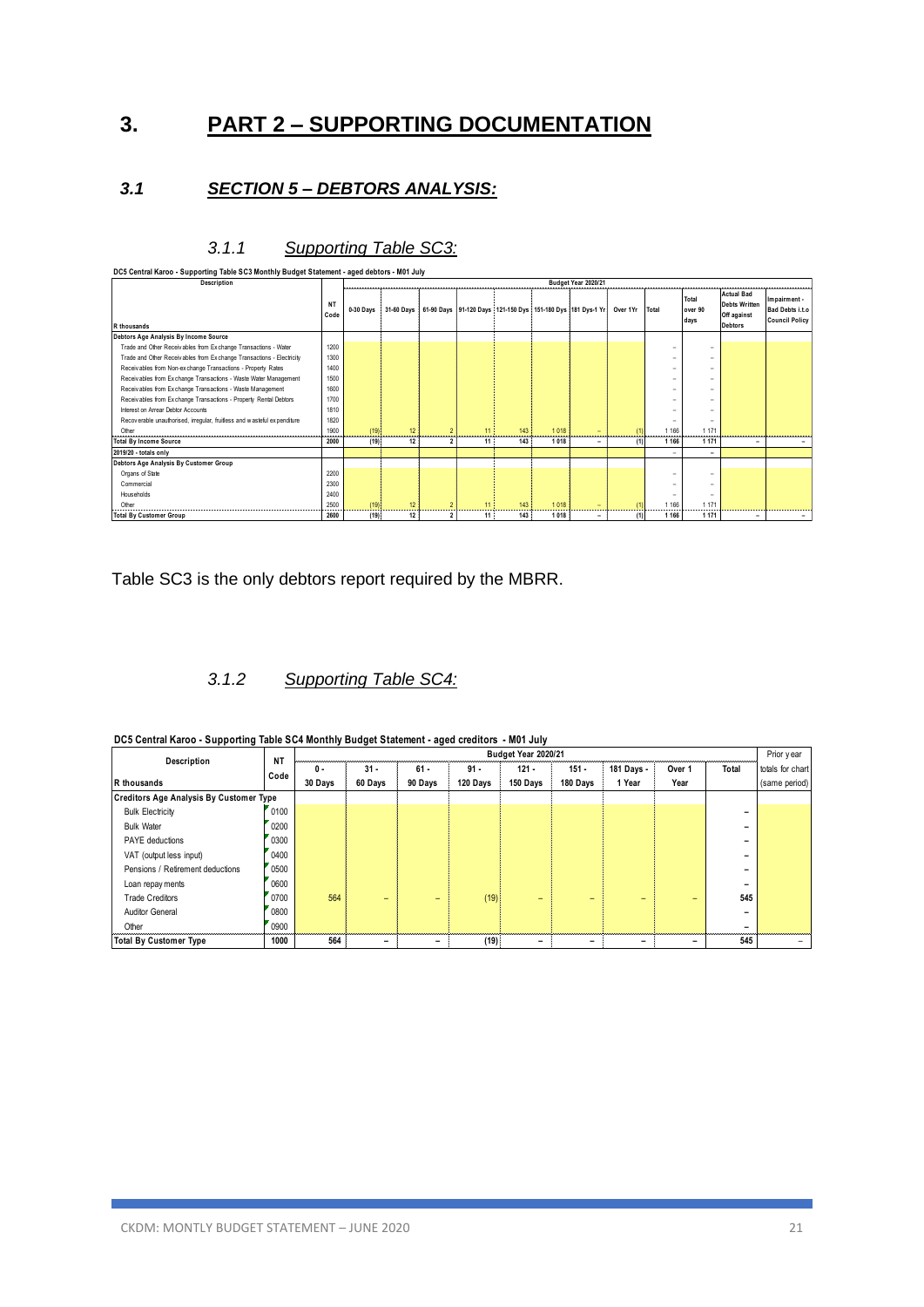### *3.2 SECTION 6 – GRANT RECEIPTS:*

### *3.2.1 Supporting Table SC6 – Grant Receipts:*

|                                                           |            | 2019/20                      | <b>Budget Year</b>       |                              |                |                          |                          |                          |            |                          |
|-----------------------------------------------------------|------------|------------------------------|--------------------------|------------------------------|----------------|--------------------------|--------------------------|--------------------------|------------|--------------------------|
| Description                                               | Ref        | Audited                      | Original                 | Adjusted                     | Monthly        | YearTD                   | YearTD                   | <b>YTD</b>               | <b>YTD</b> | <b>Full Year</b>         |
|                                                           |            | Outcome                      | <b>Budget</b>            | <b>Budget</b>                | actual         | actual                   | budget                   | variance                 | variance   | Forecast                 |
| R thousands                                               |            |                              |                          |                              |                |                          |                          |                          | %          |                          |
| <b>RECEIPTS:</b>                                          | 1,2        |                              |                          |                              |                |                          |                          |                          |            |                          |
| <b>Operating Transfers and Grants</b>                     |            |                              |                          |                              |                |                          |                          |                          |            |                          |
| <b>National Government:</b>                               |            | Ē,                           | 36 475                   | $\blacksquare$               | 14 3 84        | 14 3 84                  | 3 0 4 0                  | 11 558                   | 380,2%     |                          |
| Rural Roads Asset Management System                       |            |                              | 1948                     |                              |                |                          | 162                      | (162)                    | $-100,0%$  |                          |
| Local government Financial Management Grant               |            |                              | 1 0 0 0                  |                              |                | ۳                        | 83                       |                          |            |                          |
| Expanded Public Works Programme                           |            |                              | 1 2 6 2                  |                              |                |                          | 105                      |                          |            |                          |
| Municipal Systems Improvement                             |            |                              | 300                      |                              |                | $=$                      | 25                       |                          |            |                          |
| Local Gov ernment Equitable Share                         |            |                              | 31 965                   |                              | 14 384         | 14 3 84                  | 2 6 6 4                  | 11 720                   | 440,0%     |                          |
| <b>Provincial Government:</b>                             |            | ÷,                           | 2750                     | $\blacksquare$               | $\overline{a}$ | $\overline{a}$           | 229                      | (33)                     | $-14,5%$   | $\blacksquare$           |
| Western Cape Financial Management Support Grant           |            |                              | 400                      |                              | $\equiv$       | $\equiv$                 | 33                       | (33)                     | $-100,0%$  |                          |
| Western Cape Financial Management Capacity Building Grant |            |                              |                          |                              |                |                          | ÷                        |                          |            |                          |
| Safety Initiation Implimentation - WOSA                   |            |                              | 2 100                    |                              |                |                          | 175                      |                          |            |                          |
| Disaster Management                                       |            |                              |                          |                              |                |                          |                          |                          |            |                          |
| LG Graduate Internship Grant                              |            |                              |                          |                              |                |                          |                          |                          |            |                          |
| <b>Municipal Drought Support</b>                          |            |                              | 250                      |                              |                |                          | 21                       |                          |            |                          |
|                                                           |            |                              |                          |                              |                |                          |                          |                          |            |                          |
| <b>District Municipality:</b>                             |            | $\overline{\phantom{a}}$     | $\overline{\phantom{0}}$ | $\overline{\phantom{a}}$     | $\blacksquare$ | $\blacksquare$           | $\overline{\phantom{a}}$ | $\overline{\phantom{a}}$ |            | $\overline{\phantom{a}}$ |
| [insert description]                                      |            |                              |                          |                              |                |                          |                          | $\equiv$                 |            |                          |
|                                                           |            |                              |                          |                              |                |                          |                          | $\equiv$                 |            |                          |
| Other grant providers:                                    |            | $\blacksquare$               | 4 2 4 0                  | $\blacksquare$               | $\blacksquare$ | $\overline{\phantom{a}}$ | 353                      | (353)                    | $-100,0%$  | $\blacksquare$           |
| 1% AUDIT FEE FROM NATIONAL TREASURY                       |            |                              | 3 200                    |                              | Ξ              | $\overline{a}$           | 267                      | (267)                    | $-100,0%$  |                          |
| <b>LGSETA</b>                                             |            |                              |                          |                              |                |                          | $\overline{\phantom{0}}$ |                          |            |                          |
| <b>LGSETA MANDATORY GRANT</b>                             |            |                              | 40                       |                              |                |                          | 3                        |                          |            |                          |
| <b>CHIETA</b>                                             |            |                              | 1 0 0 0                  |                              |                |                          | 83                       |                          |            |                          |
|                                                           |            |                              |                          |                              |                |                          |                          |                          |            |                          |
| <b>Total Operating Transfers and Grants</b>               | 5          | ÷,                           | 43 465                   | ÷                            | 14 384         | 14 3 8 4                 | 3622                     | 11 171                   | 308,4%     | $\blacksquare$           |
| <b>Capital Transfers and Grants</b>                       |            |                              |                          |                              |                |                          |                          |                          |            |                          |
|                                                           |            |                              |                          |                              |                |                          |                          |                          |            |                          |
| <b>National Government:</b>                               |            | ÷                            | ÷                        | ÷,                           | ÷              | ۳                        | ÷                        | ÷.                       |            | ٠                        |
|                                                           |            |                              |                          |                              |                |                          |                          | ۰                        |            |                          |
|                                                           |            |                              |                          |                              |                |                          |                          | ۰                        |            |                          |
| Other capital transfers [insert description]              |            |                              |                          |                              |                |                          |                          | $\equiv$                 |            |                          |
| <b>Provincial Government:</b>                             |            | $\blacksquare$               | ÷                        | $\blacksquare$               | $\blacksquare$ | $\overline{\phantom{a}}$ | $\equiv$                 | $\overline{\phantom{a}}$ |            | Ξ.                       |
| Fire department capacity building                         |            |                              |                          |                              |                |                          |                          | $\equiv$                 |            |                          |
|                                                           |            |                              |                          |                              |                |                          |                          |                          |            |                          |
|                                                           |            |                              |                          |                              |                |                          |                          | ۰                        |            |                          |
| <b>District Municipality:</b>                             |            | $\qquad \qquad \blacksquare$ | ÷,                       | $\blacksquare$               | ÷,             | $\overline{\phantom{a}}$ | $\blacksquare$           | ÷                        |            | $\blacksquare$           |
| [insert description]                                      |            |                              |                          |                              |                |                          |                          | ۰                        |            |                          |
|                                                           |            |                              |                          |                              |                |                          |                          | ۳                        |            |                          |
| Other grant providers:                                    |            | $\overline{a}$               | ۳                        | $\overline{a}$               | ÷.             | $\overline{a}$           | $\sim$                   | $\equiv$                 |            | ۳                        |
| [insert description]                                      |            |                              |                          |                              |                |                          |                          | ۰                        |            |                          |
|                                                           |            |                              |                          |                              |                |                          |                          |                          |            |                          |
|                                                           |            |                              |                          |                              |                |                          |                          | $\overline{\phantom{0}}$ |            |                          |
| <b>Total Capital Transfers and Grants</b>                 | $\sqrt{5}$ | $\overline{\phantom{0}}$     | $\rightarrow$            | $\qquad \qquad \blacksquare$ | $\equiv$       | ۳                        | $\equiv$                 | ۳                        |            | $\blacksquare$           |
| TOTAL RECEIPTS OF TRANSFERS & GRANTS                      | 5          | -                            | 43 465                   |                              | 14 384         | 14 3 84                  | 3622                     | 11 171                   | 308.4%     |                          |

### **DC5 Central Karoo - Supporting Table SC6 Monthly Budget Statement - transfers and grant receipts - M01 July**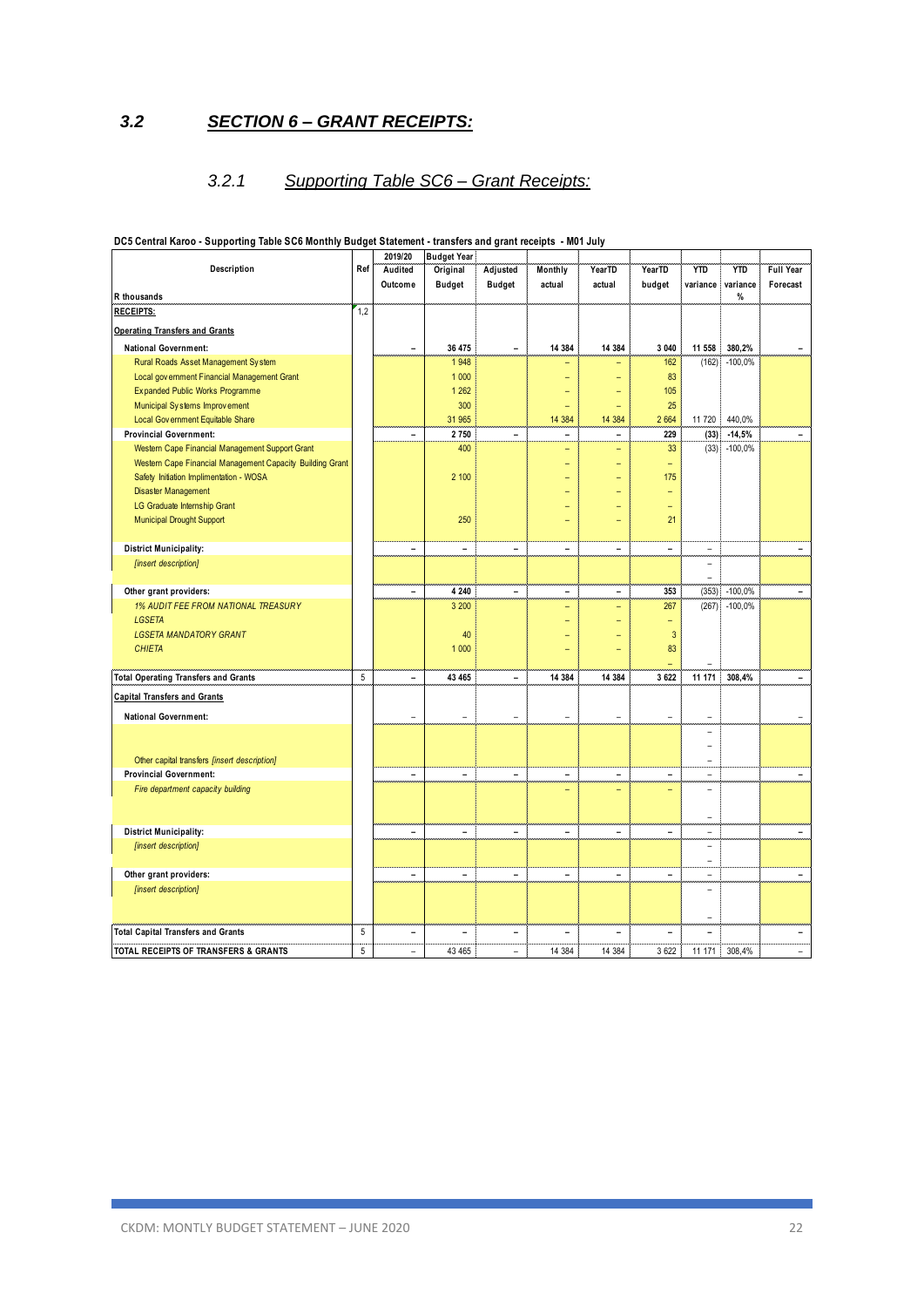# *3.2.2 Supporting Table SC7(1) – Grant Expenditure:*

|                                                           |     | 2019/20                      |                          |                              |                          | Budget Year 2020/21 |                          |                          |            |                          |
|-----------------------------------------------------------|-----|------------------------------|--------------------------|------------------------------|--------------------------|---------------------|--------------------------|--------------------------|------------|--------------------------|
| Description                                               | Ref | Audited                      | Original                 | Adjusted                     | Monthly                  | YearTD              | YearTD                   | <b>YTD</b>               | <b>YTD</b> | <b>Full Year</b>         |
|                                                           |     | Outcome                      | <b>Budget</b>            | <b>Budget</b>                | actual                   | actual              | budget                   | variance                 | variance   | Forecast                 |
| R thousands                                               |     |                              |                          |                              |                          |                     |                          |                          | %          |                          |
| <b>EXPENDITURE</b>                                        |     |                              |                          |                              |                          |                     |                          |                          |            |                          |
| Operating expenditure of Transfers and Grants             |     |                              |                          |                              |                          |                     |                          |                          |            |                          |
| <b>National Government:</b>                               |     | $\equiv$                     | 36 475                   | $\overline{\phantom{a}}$     | 2 6 8 5                  | 2685                | 3 0 4 0                  | (355)                    | $-11,7%$   | ÷.                       |
| Rural Roads Asset Management System                       |     |                              | 1948                     |                              | ۰                        | ۳                   | 162                      | (162)                    | $-100,0%$  |                          |
| Local government Financial Management Grant               |     |                              | 1 0 0 0                  |                              | 17                       | 17                  | 83                       | (66)                     | $-79,4%$   |                          |
| Expanded Public Works Programme                           |     |                              | 1 2 6 2                  |                              | $\overline{A}$           | $\overline{4}$      | 105                      | (101)                    | $-96,3%$   |                          |
| Municipal Systems Improvement                             |     |                              | 300                      |                              |                          | ÷                   | 25                       | (25)                     | $-100,0%$  |                          |
| Local Gov ernment Equitable Share                         |     |                              | 31 965                   |                              | 2 6 6 4                  | 2664                | 2 6 6 4                  |                          |            |                          |
| <b>Provincial Government:</b>                             |     | $\overline{\phantom{a}}$     | 2 7 5 0                  | $\blacksquare$               | 9                        | 9                   | 229                      | (33)                     | $-14,5%$   | $\equiv$                 |
| Western Cape Financial Management Support Grant           |     |                              | 400                      |                              |                          |                     | 33                       | (33)                     | $-100,0%$  |                          |
| Western Cape Financial Management Capacity Building Grant |     |                              |                          |                              |                          |                     |                          |                          |            |                          |
|                                                           |     |                              |                          |                              |                          |                     |                          |                          |            |                          |
| <b>District Municipality:</b>                             |     | $\equiv$                     | $\equiv$                 | $\blacksquare$               | $\equiv$                 | $\blacksquare$      | $\equiv$                 | $\overline{\phantom{m}}$ |            |                          |
|                                                           |     |                              |                          |                              |                          |                     |                          | ÷,                       |            |                          |
| [insert description]                                      |     |                              |                          |                              |                          |                     |                          | $\equiv$                 |            |                          |
| Other grant providers:                                    |     | $\overline{\phantom{0}}$     | 4 2 4 0                  | $\blacksquare$               | 146                      | 146                 | 353                      | (208)                    | $-58,8%$   |                          |
| <b>1% AUDIT FEE FROM NATIONAL TREASURY</b>                |     |                              | 3 200                    |                              |                          |                     | 267                      | (267)                    | $-100,0%$  |                          |
| <b>LGSETA</b>                                             |     |                              |                          |                              |                          |                     |                          |                          |            |                          |
| <b>LGSETA MANDATORY GRANT</b>                             |     |                              | 40                       |                              |                          |                     | 3                        |                          |            |                          |
| <b>CHIETA</b>                                             |     |                              | 1 0 0 0                  |                              | 146                      | 146                 | 83                       | 62                       | 74,7%      |                          |
| Total operating expenditure of Transfers and Grants:      |     | $\qquad \qquad \blacksquare$ | 43 465                   | $\qquad \qquad \blacksquare$ | 2 8 4 0                  | 2840                | 3622                     | (596)                    | $-16,5%$   | $\overline{\phantom{a}}$ |
| <b>Capital expenditure of Transfers and Grants</b>        |     |                              |                          |                              |                          |                     |                          |                          |            |                          |
| <b>National Government:</b>                               |     | $\overline{a}$               | ۳                        | $\overline{\phantom{a}}$     | L.                       | ۳                   | $\overline{\phantom{0}}$ | ۰                        |            |                          |
|                                                           |     |                              |                          |                              |                          |                     |                          | ÷                        |            |                          |
| Other capital transfers [insert description]              |     |                              |                          |                              |                          |                     |                          | $\overline{\phantom{0}}$ |            |                          |
| <b>Provincial Government:</b>                             |     | $\overline{\phantom{0}}$     | ۰                        | $\blacksquare$               | ۰                        | $\equiv$            |                          | ۰                        |            | ۰                        |
| Fire department capacity building                         |     |                              |                          |                              |                          | ۰                   |                          | $\equiv$                 |            |                          |
|                                                           |     |                              |                          |                              |                          |                     |                          | $\overline{\phantom{0}}$ |            |                          |
| <b>District Municipality:</b>                             |     | $\blacksquare$               | $\overline{\phantom{0}}$ | $\overline{a}$               | $\blacksquare$           | $\mathbf{r}$        | ٠                        | $\overline{\phantom{0}}$ |            | $\overline{a}$           |
|                                                           |     |                              |                          |                              |                          |                     |                          | ٠                        |            |                          |
|                                                           |     |                              |                          |                              |                          |                     |                          | $\overline{\phantom{0}}$ |            |                          |
| Other grant providers:                                    |     | $\blacksquare$               | ÷                        | $\blacksquare$               | $\overline{\phantom{0}}$ | $\blacksquare$      | $\blacksquare$           | $\overline{\phantom{a}}$ |            | $\blacksquare$           |
|                                                           |     |                              |                          |                              |                          |                     |                          | ÷.                       |            |                          |
|                                                           |     |                              |                          |                              |                          |                     |                          | -                        |            |                          |
| Total capital expenditure of Transfers and Grants         |     | $\blacksquare$               |                          | $\overline{\phantom{0}}$     |                          | ۳                   |                          | ÷                        |            |                          |
| TOTAL EXPENDITURE OF TRANSFERS AND GRANTS                 |     | $\blacksquare$               | 43 4 65                  | $\blacksquare$               | 2 8 4 0                  | 2840                | 3622                     | (596)                    | $-16,5%$   |                          |

### **DC5 Central Karoo - Supporting Table SC7(1) Monthly Budget Statement - transfers and grant expenditure - M01 July**